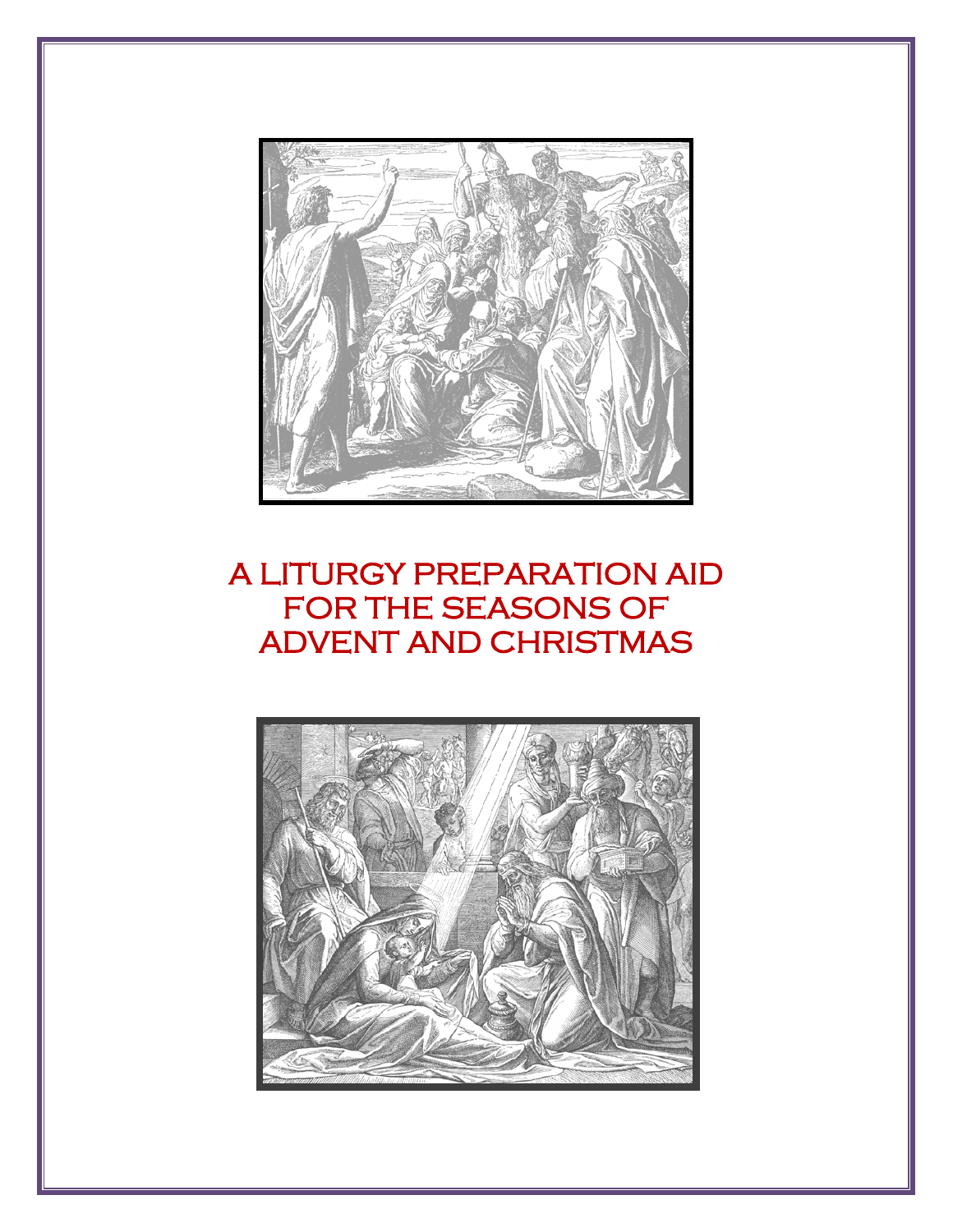#### **A LITURGY PREPARATION AID FOR THE SEASONS OF ADVENT AND CHRISTMAS**

#### **CONTENTS**

| <b>Rite of Reconciliation of Several Penitents</b>        |              |
|-----------------------------------------------------------|--------------|
| with Individual Confession and Absolution                 |              |
| <b>Presider's Text</b>                                    | $\mathbf{2}$ |
| <b>Readings</b>                                           | 12           |
| <b>Alternative Readings</b>                               | 16           |
| <b>Sample Penances</b>                                    | 17           |
| <b>Music Suggestions</b>                                  | 18           |
| <b>The Liturgical Year Calendar Advisory</b>              |              |
| <b>Season of Advent</b>                                   | 20           |
| <b>Christmas Season</b>                                   | 21           |
| The Lectionary for Mass – Year B                          |              |
| <b>Readings for Sundays and Solemnities</b>               | 22           |
| <b>Revised Proclamations: Roman Missal, third edition</b> |              |
| <b>The Proclamation of the Birth of Christ</b>            | 24           |
| (to be sung at Midnight Mass)                             |              |
| <b>Proclamation of the Date of Easter</b>                 | 26           |
| (to be sung on the Solemnity of the Epiphany)             |              |
| <b>O Antiphons (December 17-24)</b>                       | 27           |

Prepared by Rita A. Thiron, M.A. on behalf of the Federation of Diocesan Liturgical Commissions 415 Michigan Avenue NE, Suite 70 Washington, DC 20017 202-635-6990 [www.fdlc.org](http://www.fdlc.org/)

Excerpts from the *Lectionary for Mass for use in the Dioceses of the United States of America, second typical edition* © 2001, 1998, 1997, 1986, 1970 Confraternity of Christian Doctrine, Inc., Washington, DC. Used with permission. All rights reserved.

Proclamation of the Birth of Christ, Proclamation of the Date of Epiphany, O Antiphons © 2010, 2001 United States Conference of Catholic Bishops, Washington, DC. Used with permission. All rights reserved.

The English translation of Psalm Responses from *Lectionary for Mass* © 1969, 1981, 1997, International Commission on English in the Liturgy Corporation (ICEL); excerpts from the English translation of *Rite of Penance* © 1974, ICEL; excerpts from the English translation of *The Roman Missal* © 2010, ICEL. All rights reserved.

Interior artwork by Steve Erspamer, *Clip Art for Year A, B, C* © Archdiocese of Chicago: Liturgy Training Publications, 1992, 1993, 1994, respectively. All rights reserved.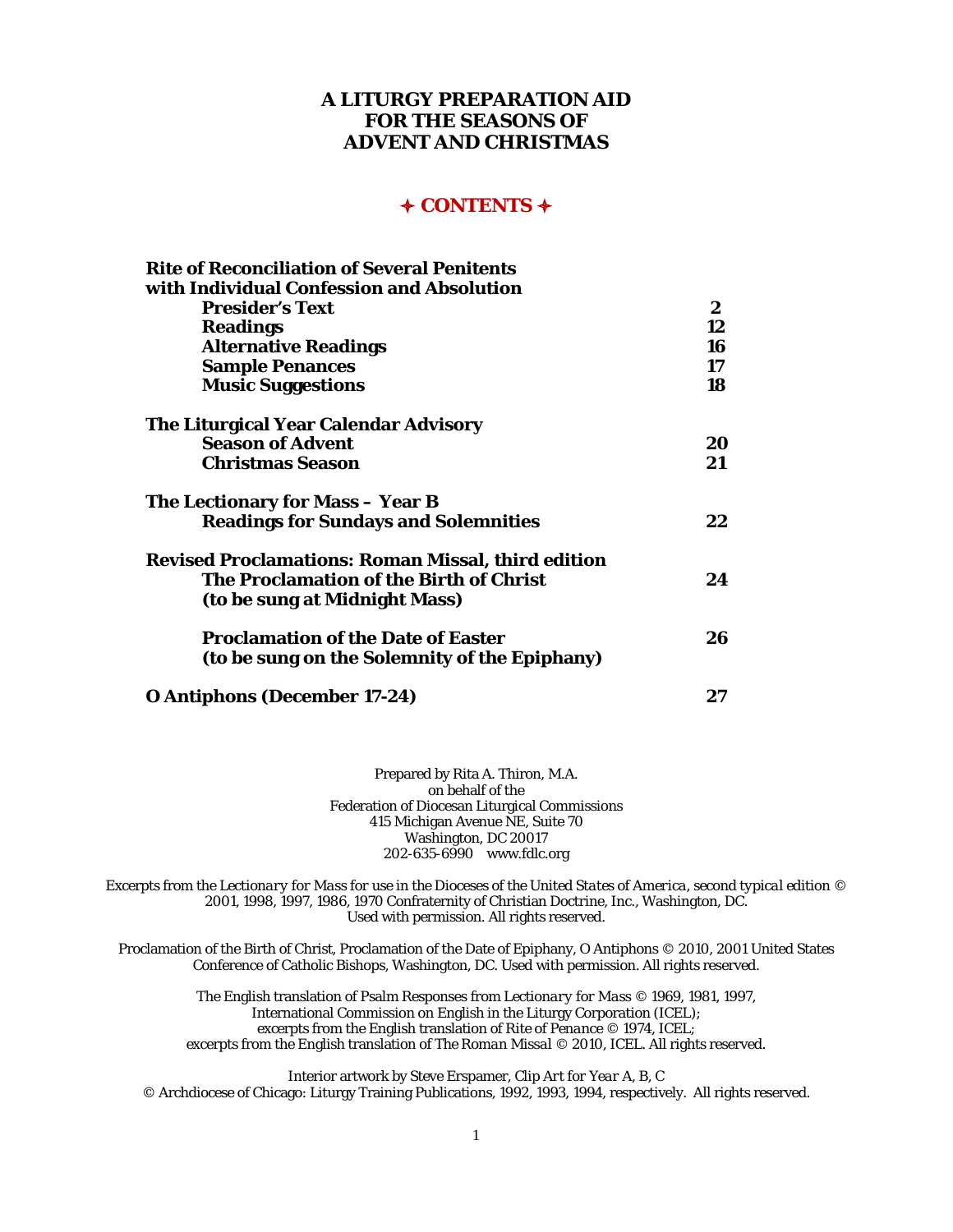#### **LORD, MAKE US TURN TO YOU** м **A PENANCE SERVICE FOR ADVENT 2017**

#### **Rite of Reconciliation of Several Penitents with Individual Confession and Absolution**

**Introductory Rites Opening Hymn Greeting Introduction Opening Prayer**

#### **Celebration of the Word of God**

**First Reading Responsorial Psalm Second Reading Gospel Verse Gospel Homily Examination of Conscience**

#### **Rite of Reconciliation**

**General Confession of Sin Litany of Repentance Lord's Prayer Concluding Prayer Individual Confessions of Sin and Absolution Proclamation of Praise for God's Mercy Concluding Prayer of Thanksgiving**

**Concluding Rite Blessing Dismissal Closing Hymn**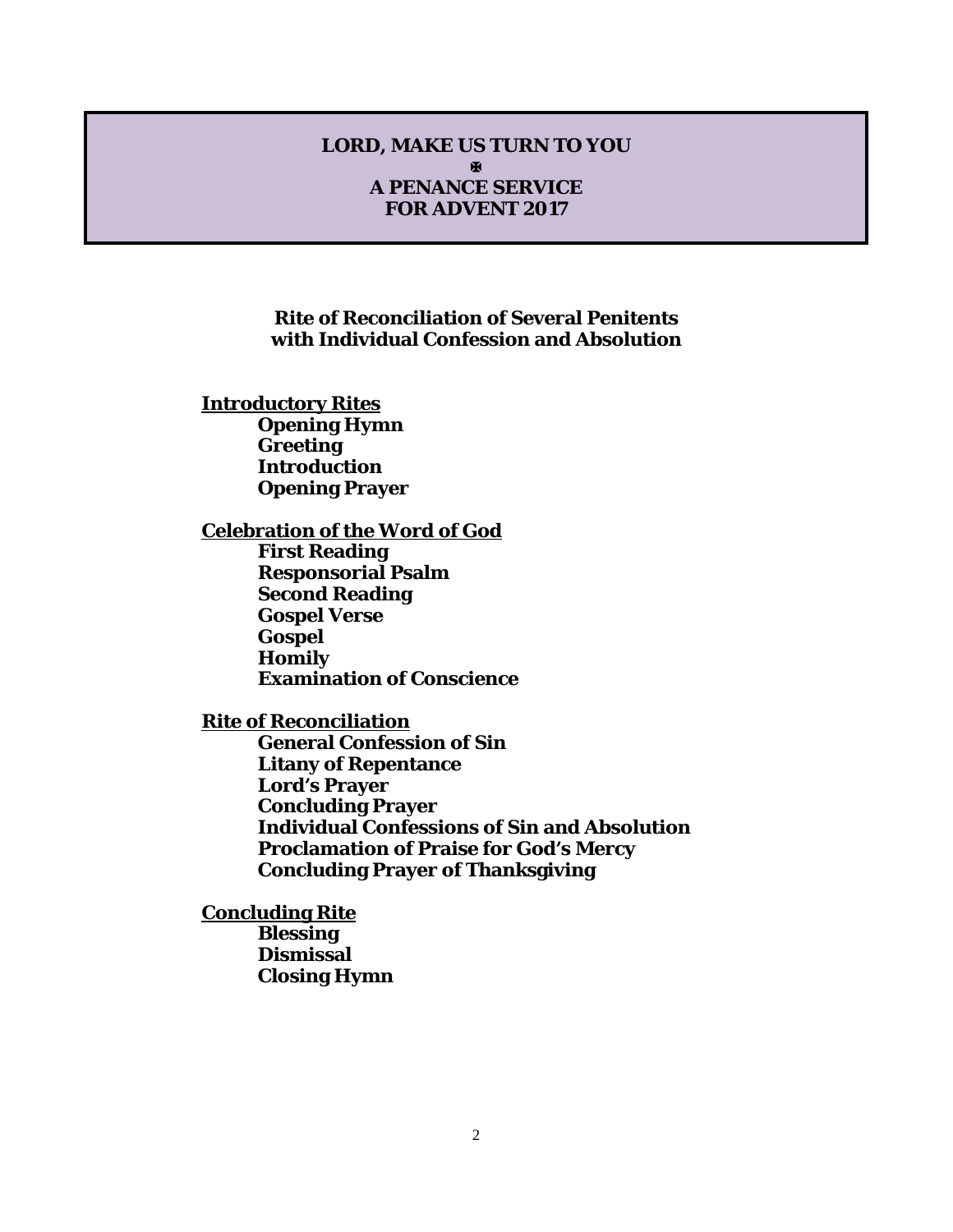*Hospitality Ministers should be recruited to welcome the assembly as they arrive and to distribute worship aids.*

 *At least two readers should be appointed to proclaim the reading(s), to read the Examination of Conscience, and to lead the Litany of Repentance. They are to be seated in the assembly.*

 *A musician and cantor(s) should lead the assembly in song. Instrumental music may be played during individual confession. (A list of music suggestions is included herein.)* 

*A Bible or Lectionary should be readied with the appropriate readings.*

 *Lighting may be subdued. Candle(s) should be lit at the ambo. The appropriate number of candles should be lit on the Advent Wreath.*

 *Stations for confessors should be prepared. Priests might stand or sit in isolated areas around the main body of the church to receive penitents. In this way, the communal nature of the rite is maintained. Candles may light these stations.*

 *For the sake of simplicity, the presider alone or the presider and preacher could participate in the procession. Other priests could be seated in the sanctuary or in a reserved area before the liturgy begins.*

#### **INTRODUCTORY RITES**

**OPENING HYMN** *see suggestions herein*

#### **GREETING**

- **Presider: Grace to you and peace from God our Father and the Lord Jesus Christ.**
- **All: And with your spirit.**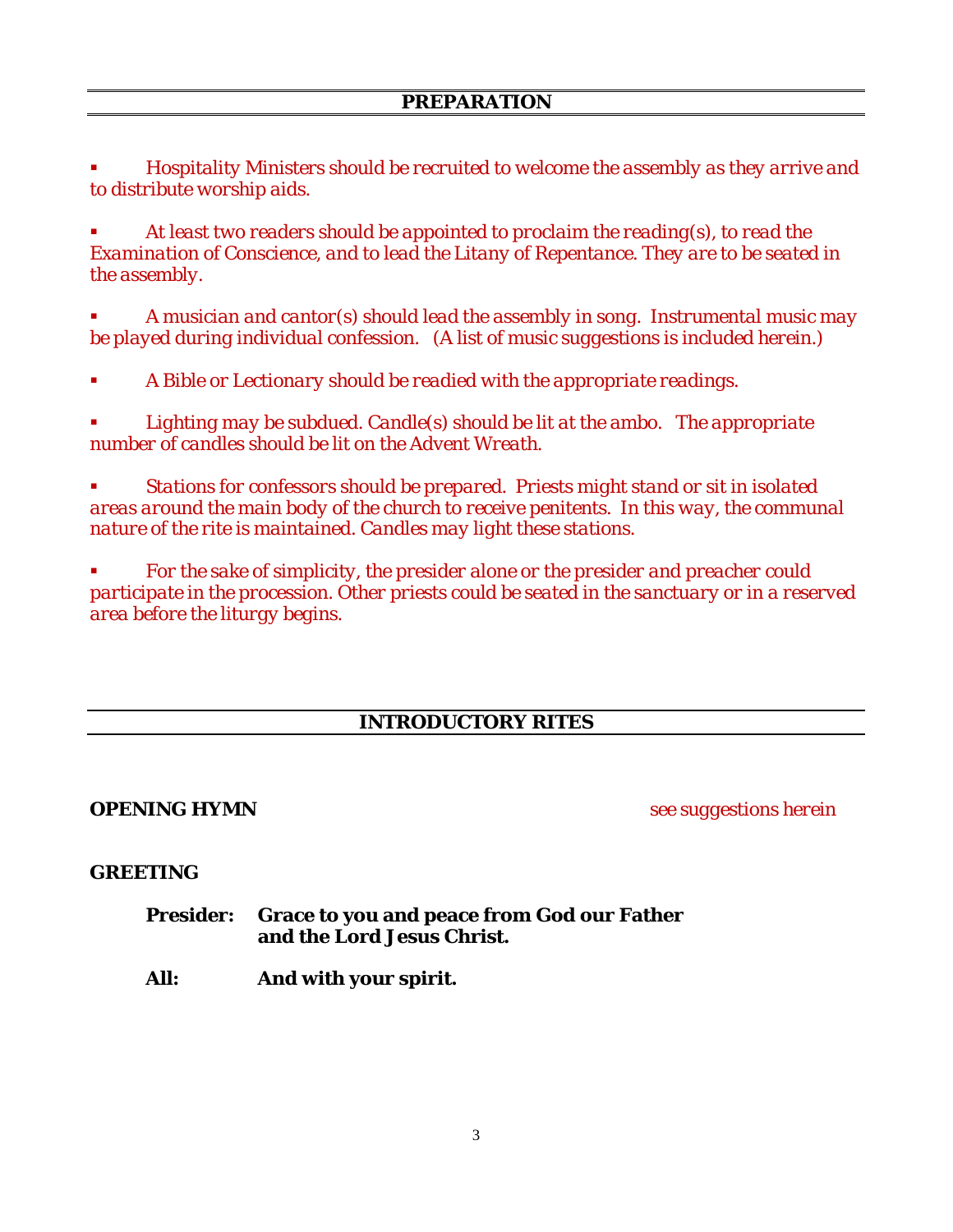#### **INTRODUCTION**

**Presider:** *In these or similar words...*

**Sometimes it all seems like too much. Our nation and our world have been rocked by terrorist attacks. Senseless gun violence has afflicted small rural towns, schools, resorts, and major cities. Scandals dominate the headlines. Refugees flee war zones in order to seek safe harbor and, instead, find more danger or closed borders. No place seems safe. No policy makes sense. What are we to do?**

**Tonight [today], let us be still and listen to the voice of God. Let us listen to words which give us clear direction for how we are to live. If our sinfulness has made God seem out of reach or out of sight, let us turn to him and return to him. He will, once again, focus our priorities and open his arms.** 

**Let us trust in God's mercy, remember his kindness, and be grateful for his faithfulness.**

**In this sacrament of reconciliation, let us be mindful of those times when we have failed to follow God's commandments and have contributed to strife and disunity. And let us resolve, once again, to cooperate in God's plan for our salvation.** 

#### **OPENING PRAYER**

**Presider: My brothers and sisters, God calls us to conversion; let us therefore ask him for the grace of sincere repentance.**

#### *Silent prayer*

**Father of mercies and God of all consolation, you do not wish the sinner to die but to be converted and live. Come to the aid of your people, that they may turn from their sins and live for you alone. May we be attentive to your word, confess our sins, receive your forgiveness, and always be grateful for your loving kindness. Help us to live the truth in love and grow into the fullness of Christ, your Son, who lives and reigns with you for ever and ever. Amen.**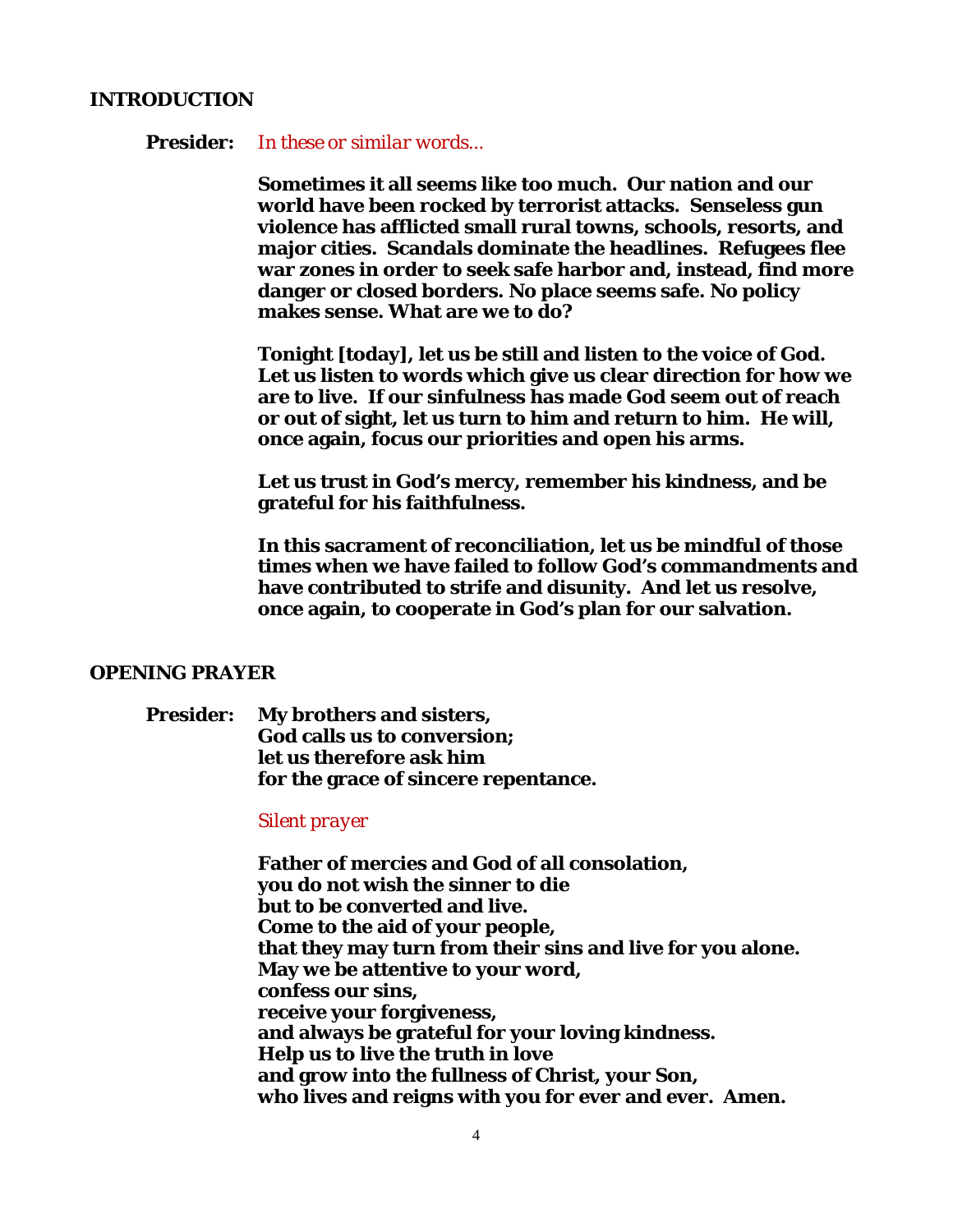#### **CELEBRATION OF THE WORD OF GOD**

*The following are suggested readings. Alternative readings may be selected. The preacher may wish to use one, two, or three readings. If only one is chosen, it is preferable that it be the gospel.* 

*For ease of rehearsal, the readings are printed elsewhere in this booklet. A Lectionary or Bible should be used during the liturgy.*

| <b>FIRST READING</b>      | <b>Isaiah 55:1-11</b><br>Let him turn to the Lord for mercy;<br>to our God who is generous in forgiving                                                                                                                   |
|---------------------------|---------------------------------------------------------------------------------------------------------------------------------------------------------------------------------------------------------------------------|
| <b>RESPONSORIAL PSALM</b> | Psalm 80:2-3, 15-16, 18-19<br>"Lord,, make us turn to you and we will be saved."                                                                                                                                          |
| <b>SECOND READING</b>     | <b>Romans 6:2-14</b><br>You must think of yourselves as dead to sin and<br>living for God.                                                                                                                                |
| <b>GOSPEL ACCLAMATION</b> | <b>Mark 1:15</b><br>The kingdom of God is at hand;<br>repent and believe in the Gospel!                                                                                                                                   |
| <b>GOSPEL</b>             | <b>Mark 1:1-8, 14-15</b><br>After John had been arrested, Jesus came to Galilee<br>preaching the Gospel of God" "This is the time of<br>fulfillment. The kingdom of God is at hand. Repent<br>and believe in the Gospel." |
| HOMILY                    |                                                                                                                                                                                                                           |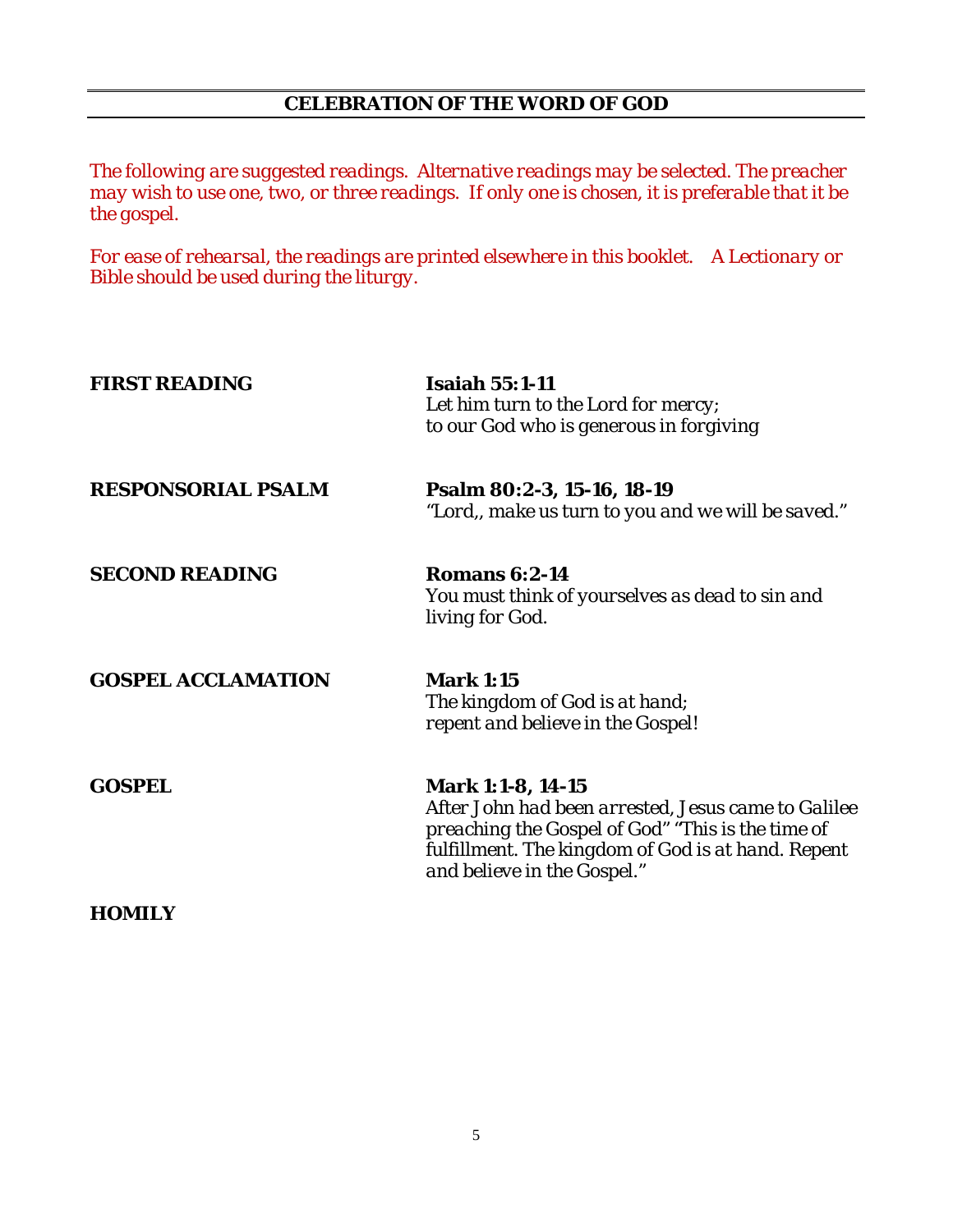#### **EXAMINATION OF CONSCIENCE**

*The assembly is now invited to make an examination of conscience. This can be done in silence or by using the examination below. One reader alone may read the questions or two readers might alternate. Allow a brief period of silence between each one.*

#### **Reader #1: How have I failed to worship God in private and communal prayer?**

- **Do I receive the sacraments regularly?**
- **Do I keep Sundays and holy days sacred?**
- **Do I value the sacrament of reconciliation? Do I sincerely want to be set free from sin, to turn again to God and to begin a new life in deeper friendship with God?**
- **Have I tried to grow in my faith through prayer and the reading of the word of God?**
- **Do I pray daily?**
- **Do I trust God's goodness and providence, even in times of crisis and doubt?**

**Reader #2: How have I failed to use the gifts of God in daily living?** 

- **Do I respect my own body as a gift from God?**
- **Do I control my vices, including abuses of food and drink?**
- **Have I made good use of the gifts God has given me?**
- **Do I work too hard and too long? Do I neglect my family and health?**
- **Have I been lazy and given too much time to leisure or entertainment?**

**Reader #1: How have I failed in my relationships with others?**

 **In my household, have I contributed to the well-being and happiness of the rest of my family? Am I patient? Am I loving?**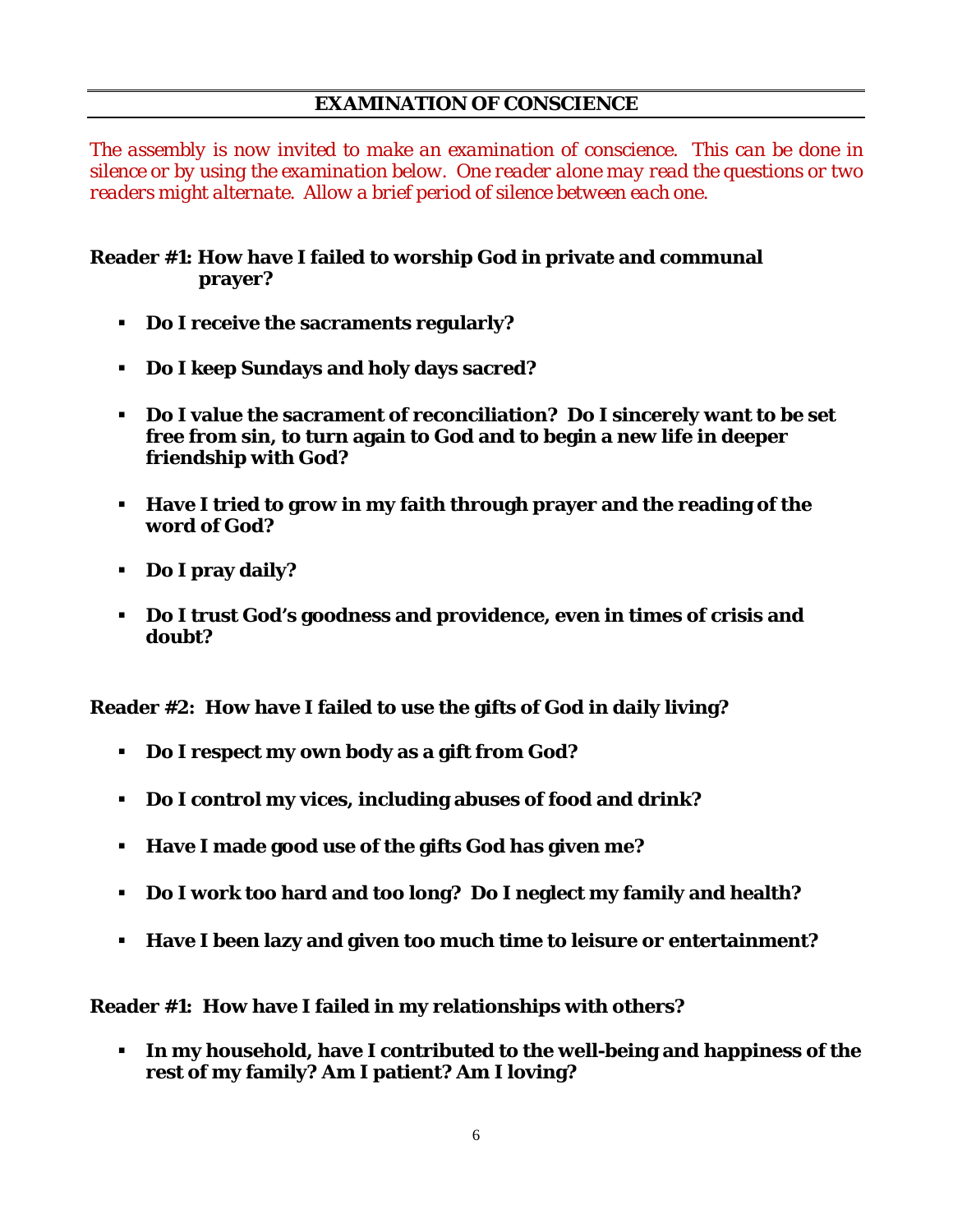- **Do I treat my parents [children] with respect?**
- **Am I ever angry with those I love?**
- **Have I been faithful in my relationships?**
- **Have I imposed my will on others without respecting their freedom and rights? Am I intolerant of other's ideas or needs?**
- **Have I perpetuated racism, prejudices and stereotypes?**
- **Do I treat people with disabilities with respect?**
- **Have I indulged in reading, conversation, or entertainments that are contrary to Christian decency and respect for human life?**

**Reader #2: Have I failed to share God's love with the world?**

- **Do I share my time and my treasure with others in need?**
- **When I saw someone hungry, did I give them food?**
- **When I saw someone thirsty, did I give them drink?**
- **When I saw someone needing clothing, did I clothe them?**
- **When I saw a stranger, did I welcome them?**
- **When someone was homebound or imprisoned, did I visit them?**
- **When someone was ill, did I care for them?**
- **Do I fail to speak out on behalf of the poor or the oppressed?**
- **Do I use the earth's resources wisely?**

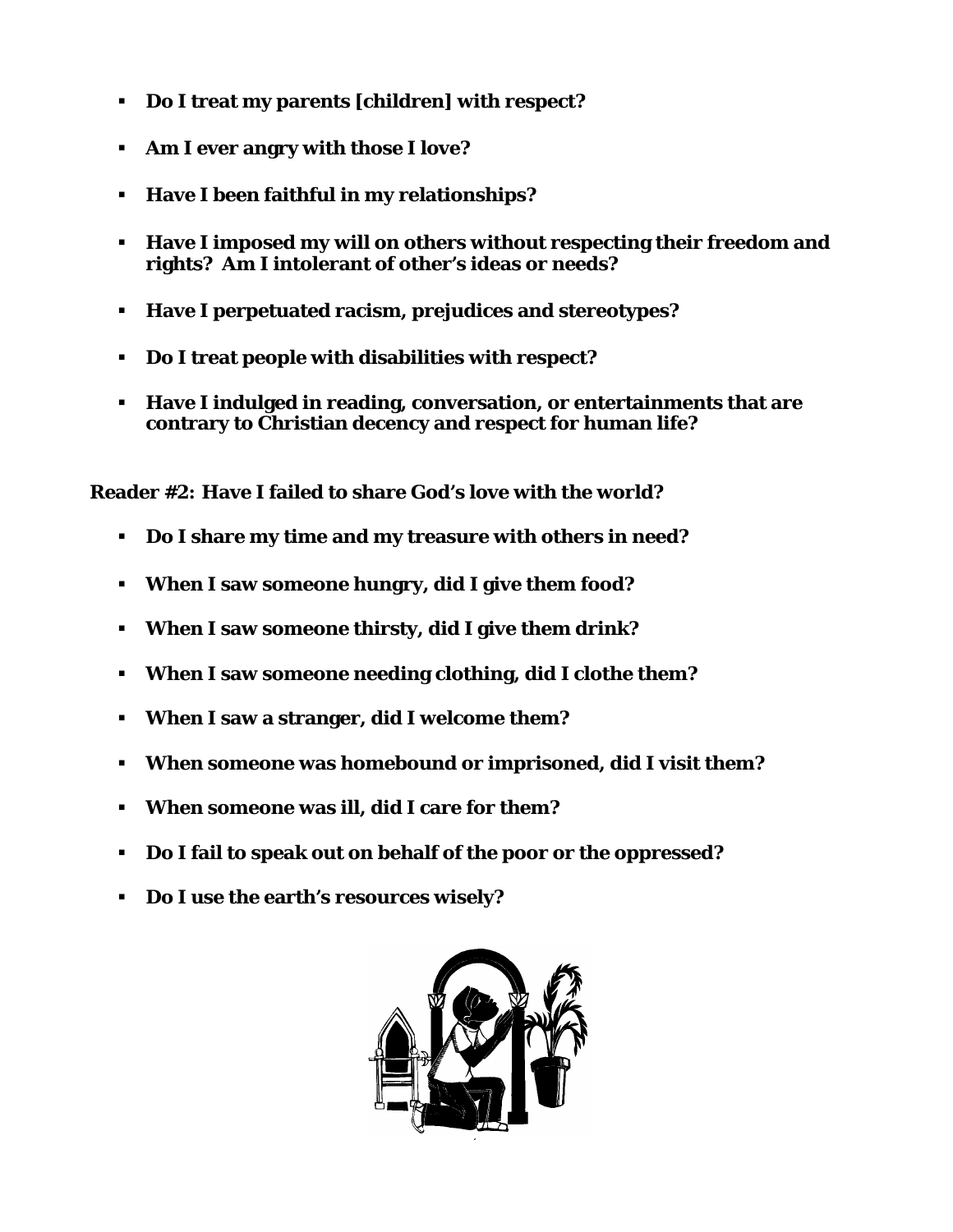#### **GENERAL CONFESSION OF SINS**

| <b>Presider:</b> | God who is infinitely merciful<br>pardons all who are repentant<br>and takes away their guilt.<br>Confident in his goodness,<br>let us ask him to forgive all our sins |
|------------------|------------------------------------------------------------------------------------------------------------------------------------------------------------------------|
|                  | as we confess them with sincerity of heart.                                                                                                                            |
| All:             | I confess to almighty God                                                                                                                                              |
|                  | and to you my brothers and sisters,                                                                                                                                    |
|                  | that I have greatly sinned,                                                                                                                                            |
|                  | in my thoughts and in my words,                                                                                                                                        |
|                  | in what I have done and in what I have failed to do,                                                                                                                   |
|                  | through my fault, through my fault,                                                                                                                                    |
|                  | through my most grievous fault;                                                                                                                                        |
|                  | and I ask blessed Mary ever-Virgin,                                                                                                                                    |
|                  | all the Angels and Saints,                                                                                                                                             |
|                  | and you, my brothers and sisters,                                                                                                                                      |
|                  | to pray for me to the Lord our God.                                                                                                                                    |

#### **LITANY OF REPENTANCE**

|                          | Presider: Let us turn to Christ with confidence and ask his mercy.                    |
|--------------------------|---------------------------------------------------------------------------------------|
| <b>Minister:</b><br>All: | You came into the world to seek and save what was lost.<br>Lord, have mercy.          |
| <b>Minister:</b><br>All: | You came to give us life, life in its fullness.<br>Lord, have mercy.                  |
| <b>Minister:</b><br>All: | You became the source of salvation for all who obey you.<br>Lord, have mercy.         |
| <b>Minister:</b>         | Once and for all you died for our sins,<br>the innocent one for the guilty.           |
| All:                     | Lord, have mercy.                                                                     |
| <b>Minister:</b>         | In your mercy free us from the past<br>and enable us to begin a new life of holiness. |
| All:                     | Lord, have mercy.                                                                     |
| <b>Minister:</b>         | Make us a living sign of love for all to see:                                         |
| All:                     | people reconciled with you and with each other.<br>Lord, have mercy.                  |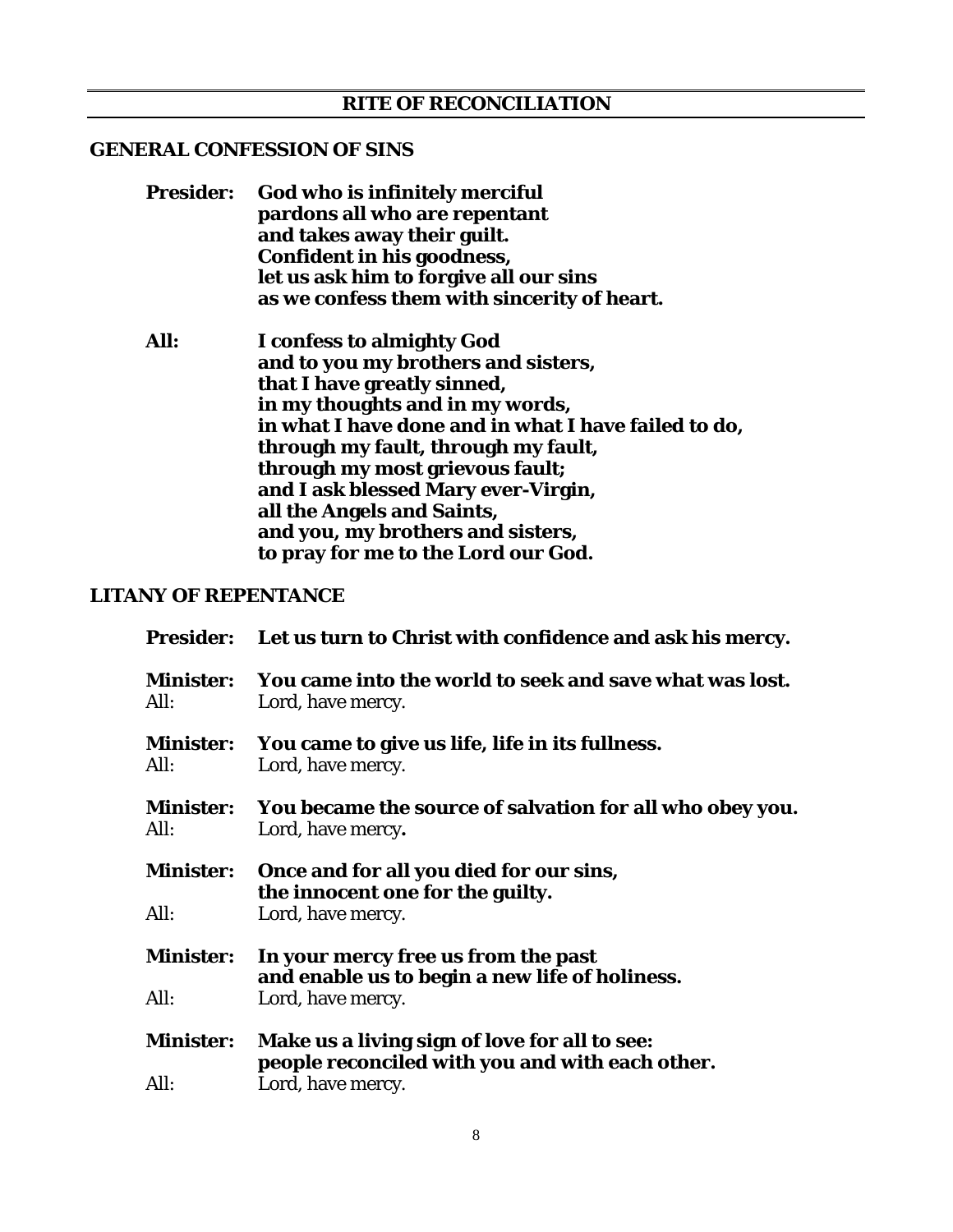#### **LORD'S PRAYER**

**Presider: Now, in obedience to Christ himself, let us join in prayer to the Father, asking him to forgive us as we forgive others. Our Father, ...**

#### **CONCLUDING PRAYER**

**Presider: Almighty and eternal God, you sent your only-begotten Son to reconcile the world to yourself. Lift from our hearts the oppressive gloom of sin, so that we may celebrate the approaching dawn of Christ's birth with fitting joy. Through Christ our Lord.** 

**All: Amen.**

#### **INDIVIDUAL CONFESSION AND ABSOLUTION**

*The presider or other minister might tell the assembly where the confessors will be located. Some brief words regarding the manner of confession should be given. The people may be encouraged to accept one of the penances which are found in the worship aid or the confessors may give a penance suited to the individual. The assembly may be advised to remain in church if there is to be a common ending. Quiet instrumental music might be played during this time*.

#### **PRAYER OF ABSOLUTION**

**Confessor: God, the Father of mercies, through the death and resurrection of his Son has reconciled the world to himself and sent the Holy Spirit among us for the forgiveness of sins; through the ministry of the Church, may God grant you pardon and peace, and I absolve you from your sins in the name of the Father and of the Son, and of the Holy Spirit.**

**Penitent: Amen.**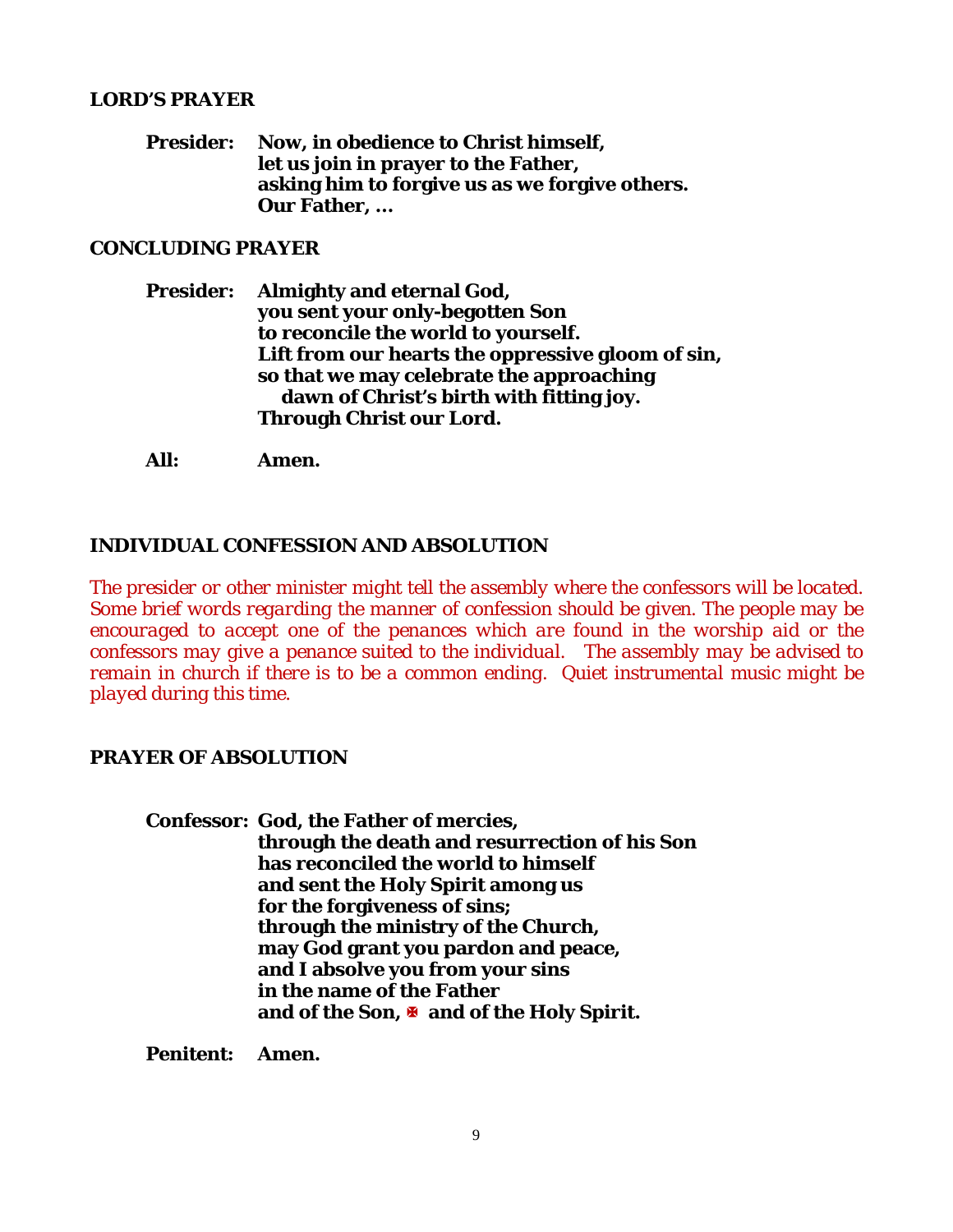#### **PROCLAMATION OF PRAISE FOR GOD'S MERCY**

#### **Psalm 98:1, 2-3, 3-4, 5-6**

*The Lord has remembered his kindness and his faithfulness.*

#### **R: The Lord has remembered his kindness and his faithfulness.**

Sing to the LORD a new song, for he has done wondrous deeds; his right hand has won victory for him, his holy arm.

#### **R: The Lord has remembered his kindness and his faithfulness.**

The LORD has made his salvation known: in the sight of the nations he has revealed his justice. He has remembered his kindness and faithfulness toward the house of Israel.

#### **R: The Lord has remembered his kindness and his faithfulness.**

All the ends of the earth have seen the salvation by our God. Sing joyfully to the LORD, all you lands; break into song; sing praise.

#### **R: The Lord has remembered his kindness and his faithfulness.**

Sing praise to the LORD with the harp, with the harp and melodious song. With trumpets and the sound of the horn sing joyfully before the King, the LORD.

*ALTERNATES: The Magnificat, a hymn, litany or psalm may be prayed in acknowledgment of God's power and compassion. See the enclosed music suggestions or use one of the Scripture citations below.*

**Psalm 28:6-7 Psalm 136: 1-9, 13-14, 16, 25-29 Psalm 54 Psalm 146:2-10 Psalm 66 Tobit 13:1-8 Psalm 95 Isaiah 12: 1b-6 Psalm 103:1-4, 8-18**<br>**Psalm 100: 1-5 Psalm 119: 1, 10-16, 18, 33, 105, 169-170, 174-175 Ephesians 1:3-10** 

**Psalm 32: 1-7, 10-11 Psalm 145:1, 9, 10-11, 12-13 Psalm 100:1-5 Isaiah 61: 10-11 Daniel 3:52-57 Revelation 15: 3-4**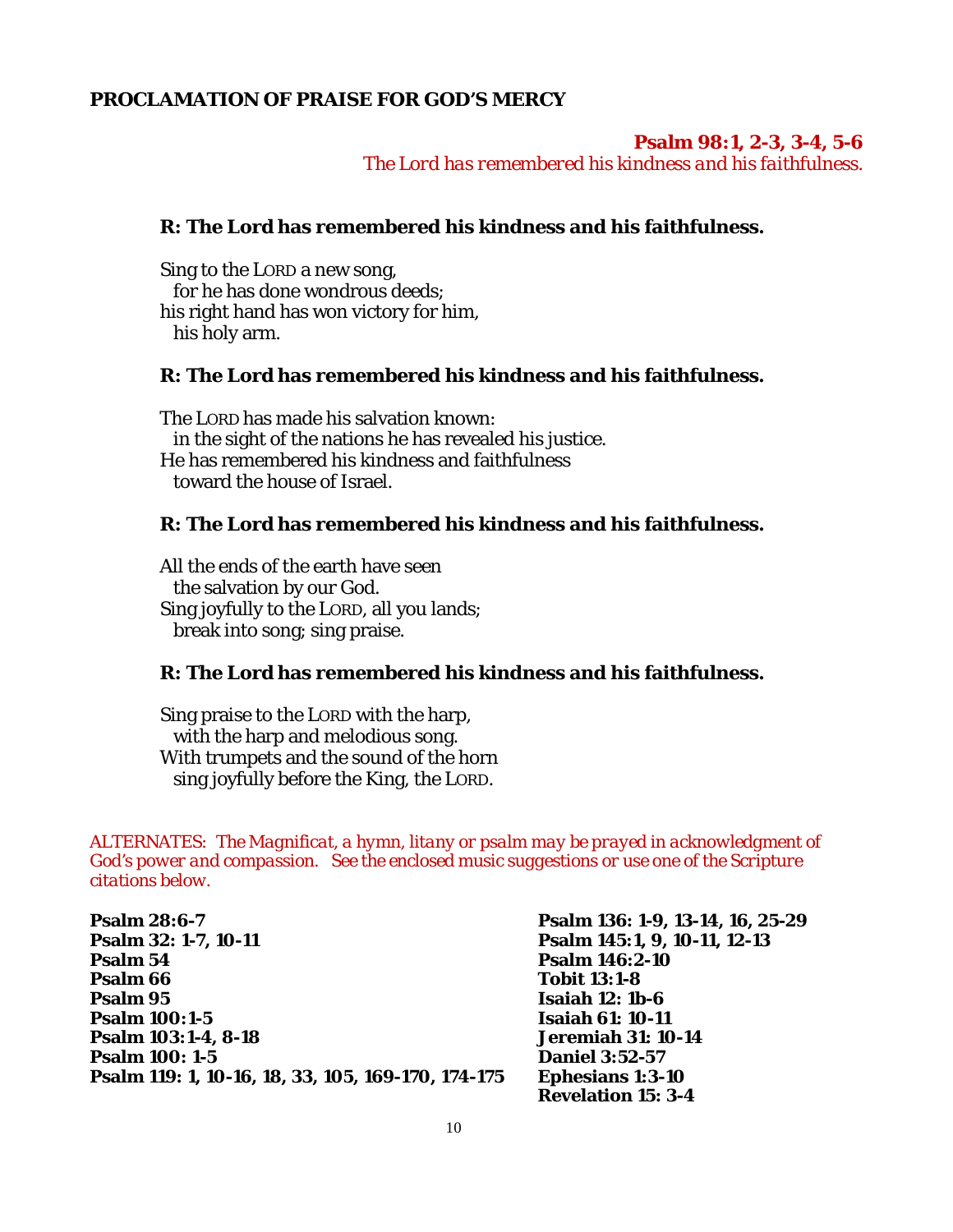#### **CONCLUDING PRAYER OF THANKSGIVING**

| <b>Presider:</b> | <b>Almighty and merciful God,</b>                      |
|------------------|--------------------------------------------------------|
|                  | how wonderfully you created man                        |
|                  | and still more wonderfully remade him.                 |
|                  | You do not abandon the sinner,                         |
|                  | but seek him out with a father's love.                 |
|                  | <b>You sent your Son into the world</b>                |
|                  | to destroy sin and death by his Passion                |
|                  | and to restore life and joy by his Resurrection.       |
|                  | <b>You sent the Holy Spirit into our hearts</b>        |
|                  | to make us your children and heirs of your kingdom.    |
|                  | <b>You constantly renew our spirit</b>                 |
|                  | in the sacrament of your redeeming love,               |
|                  | freeing us from the slavery of sin                     |
|                  | and transforming us ever more closely                  |
|                  | into the likeness of your beloved Son.                 |
|                  | We thank you for the wonders of your mercy,            |
|                  | and with heart and hand and voice                      |
|                  | we join with the whole Church in a new song of praise: |
|                  | <b>Glory to you through Christ</b>                     |
|                  | in the Holy Spirit, now and for ever.                  |
|                  |                                                        |

**All: Amen.**

#### **CONCLUDING RITE**

#### **BLESSING**

| <b>Presider:</b> | <b>May the Father bless us</b>                              |
|------------------|-------------------------------------------------------------|
|                  | for we are his children, born to eternal life.              |
| All:             | Amen.                                                       |
| <b>Presider:</b> | May the Son show us his saving power,                       |
|                  | for he died and rose for us.                                |
| All:             | Amen.                                                       |
| <b>Presider:</b> | May the Spirit give us his gift of holiness                 |
|                  | and lead us by the right path, for he dwells in our hearts. |
| All:             | Amen.                                                       |

### **DISMISSAL**

|      | Presider: The Lord has freed you from your sins. Go in peace. |
|------|---------------------------------------------------------------|
| All: | <b>Thanks be to God.</b>                                      |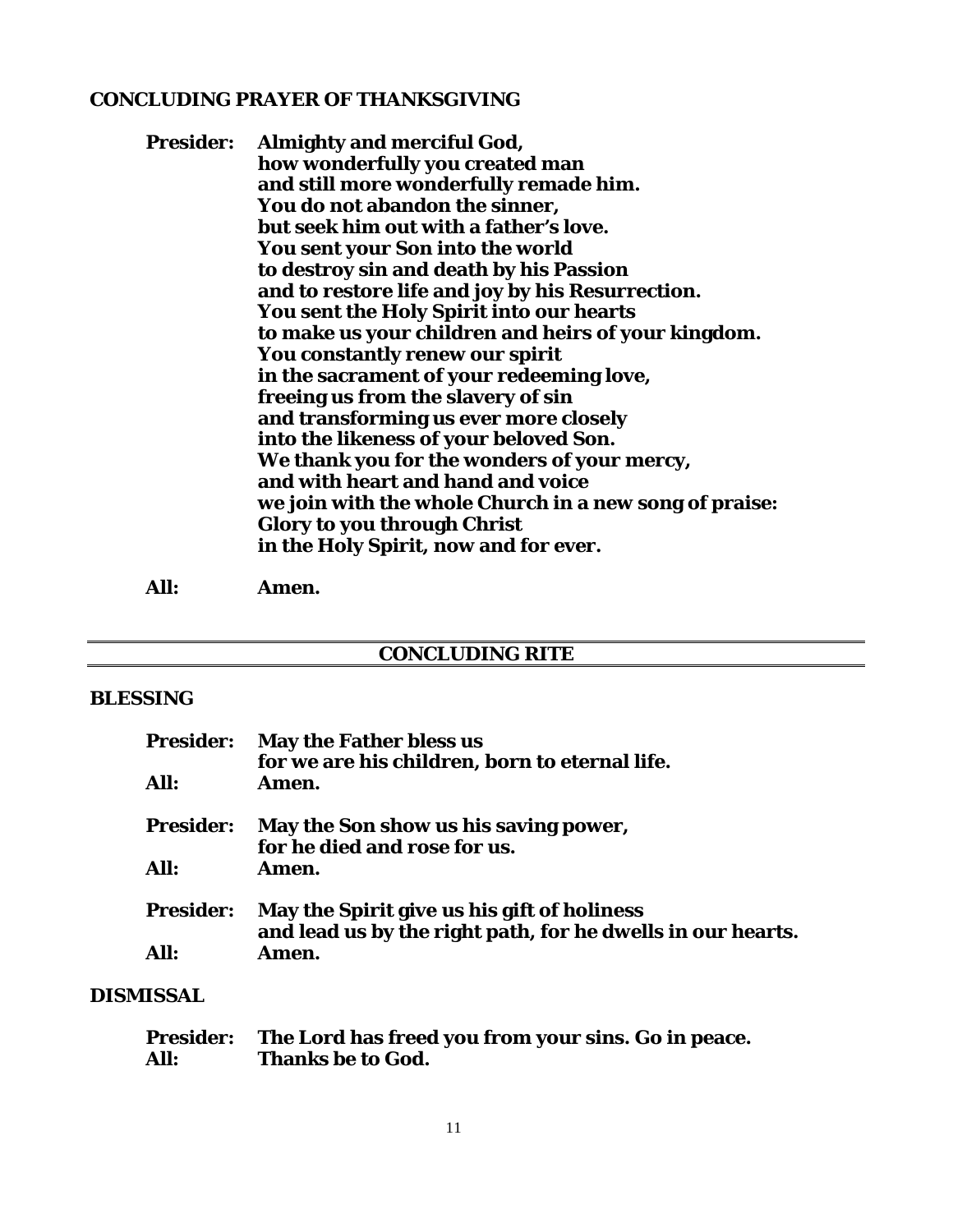#### **FIRST READING**

**A reading from the book of the Prophet Isaiah.**

#### **Isaiah 55:1-11**

**Thus says the LORD: All you who are thirsty, come to the water! You who have no money, come receive grain and eat; come, without paying and without cost, drink wine and milk! Why spend your money on what is not bread, your wages for what fails to satisfy? Heed me, and you shall eat well, you shall delight in rich fare. Come to me heedfully, listen that you may have life. I will renew with you the everlasting covenant, the benefits assured to David. As I made him a witness to the peoples, a leader and commander of nations, so shall you summon a nation you knew not and nations that knew you not shall run to you, because of the LORD, your God, the Holy One of Israel, who has glorified you. Seek the LORD while he may be found, call him while he is near. Let the scoundrel forsake his way, and the wicked man his thoughts; let him turn to the LORD for mercy; to our God who is generous and forgiving. For my thoughts are not your thoughts, nor are your ways my ways, says the LORD. As high as the heavens are above the earth so high are my ways above your ways and my thoughts above your thoughts.**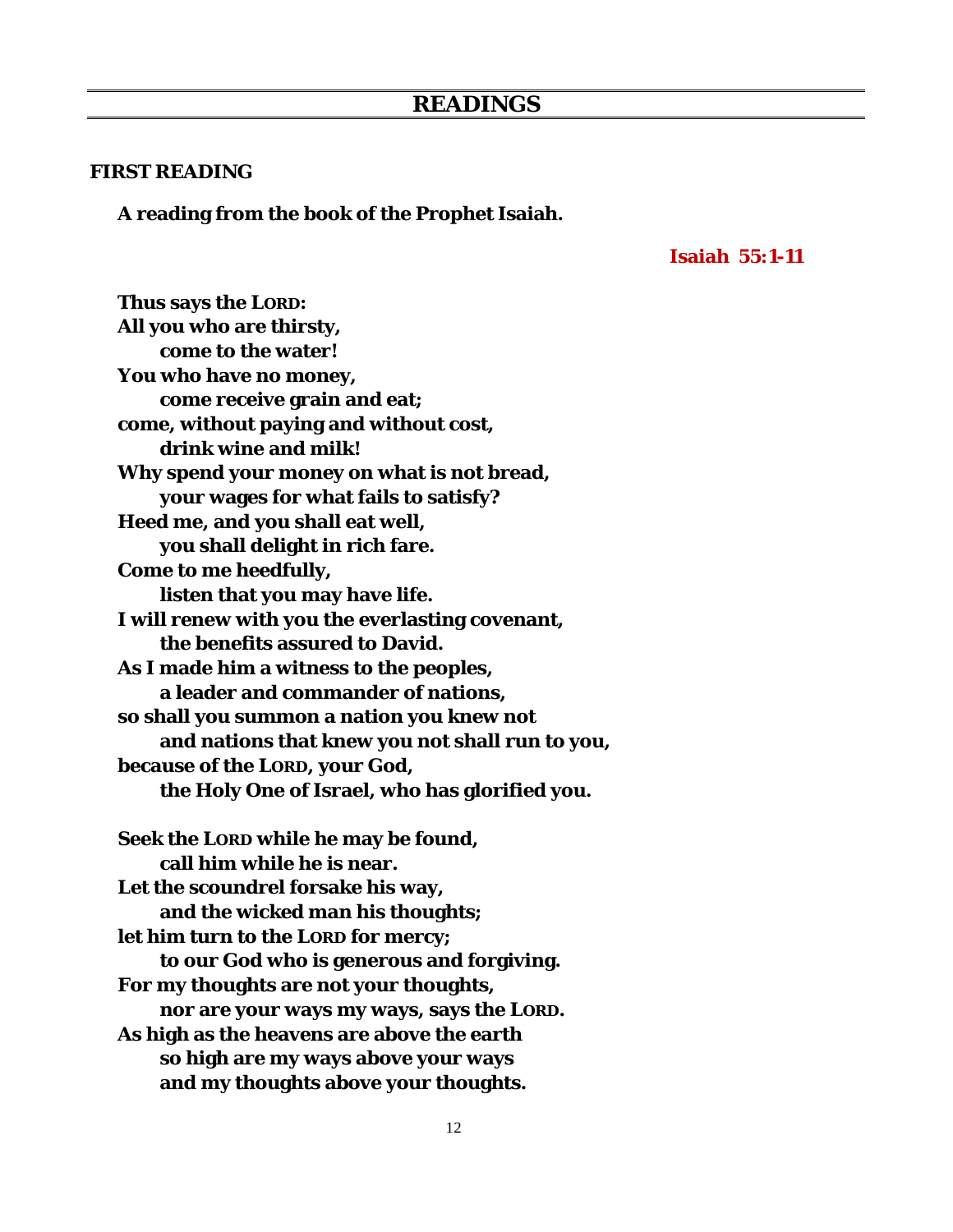**For just as from the heavens the rain and snow come down and do not return there till they have watered the earth, making it fertile and fruitful, giving seed to the one who sows and bread to the one who eats, so shall my word be that goes forth from my mouth; my word shall not return to me void, but shall do my will, achieving the end for which I sent it.**

**The word of the Lord.**

#### **RESPONSORIAL PSALM Psalm 80:2-3, 15-16, 18-19**

#### R. **Lord, make us turn to you; let us see your face and we shall be saved.**

O shepherd of Israel, hearken, from your throne upon the cherubim, shine forth. Rouse your power, and come to save us.

#### R. **Lord, make us turn to you; let us see your face and we shall be saved.**

Once again, O LORD of hosts, look down from heaven, and see; take care of this vine, and protect what your right hand has planted the son of man whom you yourself made strong.

#### R. **Lord, make us turn to you; let us see your face and we shall be saved.**

May your help be with the man of your right hand, with the son of man whom you yourself made strong. Then we will no more withdraw from you; give us new life, and we will call upon your name.

#### R. **Lord, make us turn to you; let us see your face and we shall be saved.**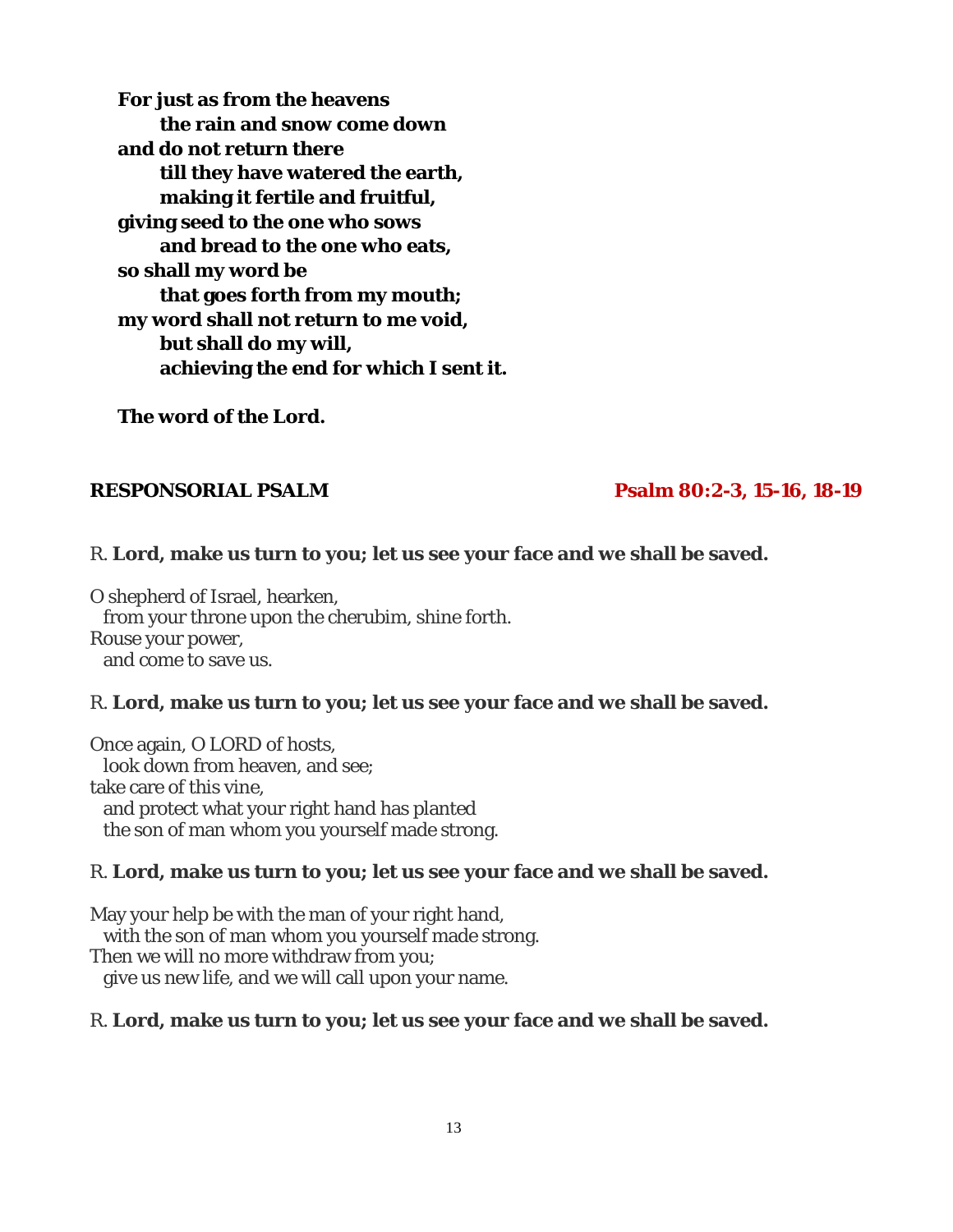#### **SECOND READING**

#### **A reading from the Letter of Saint Paul to the Romans**

#### **Romans 6:2-14**

**Brothers and sisters: How can we who die to sin yet live in it? Are you unaware that we who were baptized into Christ Jesus were baptized into his death? We were indeed buried with him through baptism into death, so that, just as Christ was raised from the dead by the glory of the Father, we too might live in newness of life. For if we have grown into union with him through a death like his, we shall also be united with him in the resurrection. We know that our old self was crucified with him, so that our sinful body might be done away with, that we might no longer be in slavery to sin. For a dead person has been absolved from sin. If, then, we have died with Christ, we believe that we shall also live with him. We know that Christ, raised from the dead, dies no more; death no longer has power over him. As to his death, he died to sin once and for all; as to his life, he lives for God. Consequently, you too must think of yourselves as being dead to sin and living for God in Christ Jesus. Therefore, sin must not reign over your mortal bodies so that you obey their desires. And do not present the parts of your bodies to sin as weapons for wickedness, but present yourselves to God as raised from the dead to life and the parts of your bodies to God as weapons for righteousness. For sin is not to have any power over you, since you are not under the law but under grace.**

**The word of the Lord.**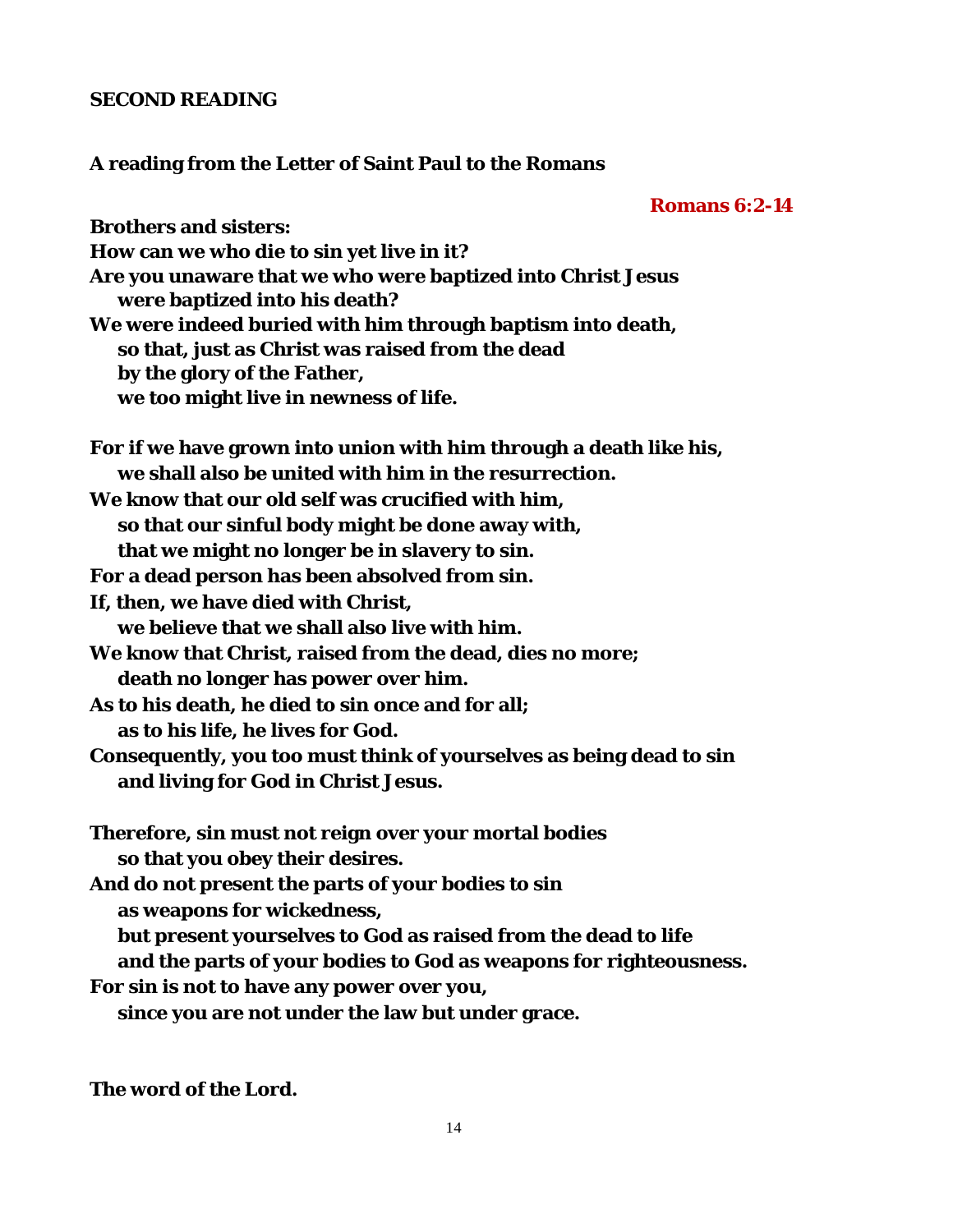**GOSPEL ACCLAMATION** Mark 1:15

**The kingdom of God is at hand; repent and believe in the Gospel.**

#### **GOSPEL**

**A reading from the holy Gospel according to Mark**

#### **Mark 1:1-8, 14-15**

**The beginning of the Gospel of Jesus Christ the Son of God.**

**As it is written in Isaiah the prophet:**

*Behold, I am sending my messenger ahead of you; he will prepare your way. A voice of one crying in the desert: "Prepare the way of the Lord, make straight his paths."*

**John the Baptist appeared in the desert proclaiming a baptism of repentance for the forgiveness of sins. People of the whole Judean countryside and all the inhabitants of Jerusalem were going out to him and were being baptized by him in the Jordan River as they acknowledged their sins.** 

**John was clothed in camel's hair, with a leather belt around his waist. He fed on locusts and wild honey. And this is what he proclaimed: "One mightier than I is coming after me. I am not worthy to stoop and loosen the thongs of his sandals. I have baptized you with water; he will baptize you with the Holy Spirit.**

**After John was arrested, Jesus came to Galilee proclaiming the Gospel of God: "This is the time of fulfillment. The Kingdom of God is at hand. Repent, and believe in the Gospel."**



**The Gospel of the Lord.**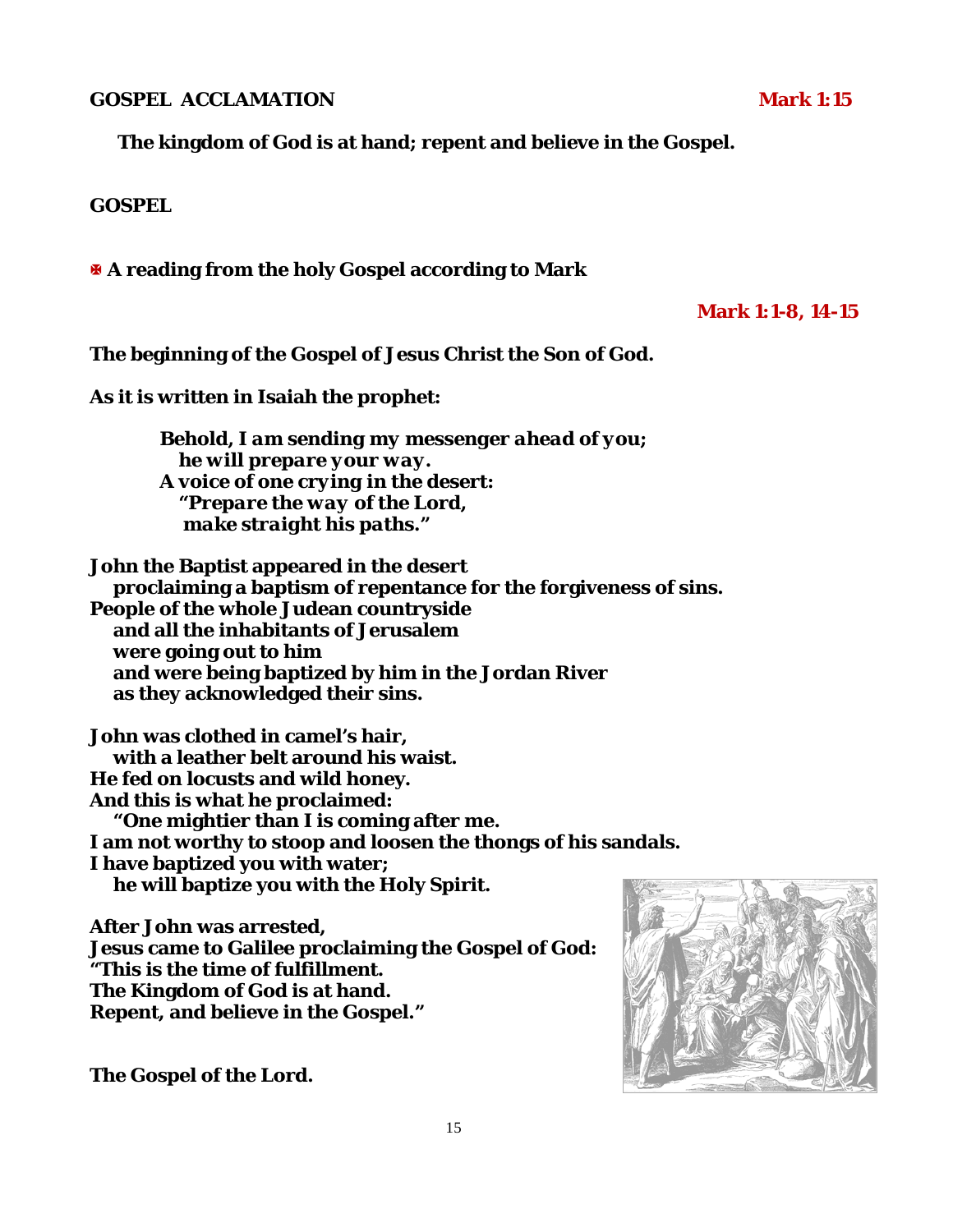#### **ADVENT RECONCILIATION SERVICE: ALTERNATIVE READINGS**

#### **OLD TESTAMENT**

| Isaiah 25:6-10a               | The LORD will save us.                                             |
|-------------------------------|--------------------------------------------------------------------|
| Isaiah 35:1-6a, 10            | God will come to save us.                                          |
| Isaiah 40:1-11                | God consoles his people                                            |
| Isaiah 45:6c-8, 18, 21c-25    | There is no just and saving God but me.                            |
| Isaiah 54: 1-10               | The LORD calls you back.                                           |
| Isaiah 63:16b-17, 19b; 64:2-7 | O, that you would rend the heavens and come down                   |
| Jeremiah 7:21-26              | Listen to my voiceI will be your God and you will be my people     |
| Jeremiah 23:5-8               | I will raise up a righteous shoot to David                         |
| Joel 2: 12-18                 | For gracious and merciful is he, slow to anger, rich in kindness   |
| Zephaniah 3:14-18a            | The Lord has removed judgment against youthe Lord is in your midst |
| RESPONSORIAL PSALM            |                                                                    |

# Psalm 85:9ab, 10, 11-12, 13-14

Psalm 25 Teach me your ways, O Lord.<br>Psalm 36:2-13 Teach me your unfailing Psalm 36:2-13 How precious is your unfailing love, O Lord. Psalm 51: 3-21 Give back to me the joy of your salvation.<br>Psalm 72: 1-2, 7-8, 12-13, 17 Justice shall flourish in his time and fullne Justice shall flourish in his time and fullness of peace for ever.<br>Lord, let us see your kindness. Psalm 103: 1-2, 3-4, 8, 10 The Lord is kind and merciful. Psalm 130: 1-8 With the Lord there is mercy and fullness of redemption Psalm 145: 1, 9, 10-11, 12-13 The Lord is gracious and merciful; slow to anger and of great kindness. Blessed are all who wait for the LORD.

# **NEW TESTAMENT**<br>Romans 3: 22-26

| Justified by the gift of God, Christ Jesus                     |
|----------------------------------------------------------------|
| Inheritance through faith                                      |
| You must think of yourselves as dead to sin and living for God |
| Rejoice in hope, endure in affliction                          |
| God reconciled the world to himself through Christ.            |
| The Father's plan of salvation                                 |
| But God who is rich in mercy brought us to life with Christ    |
| Forgiving one another as God has forgiven you in Christ        |
| Show yourself pure and blameless for the day of Christ         |
| Have no anxiety at all                                         |
| Make your hearts firm, the coming of the LORD is at hand       |
| You have been redeemedby the precious blood of Christ          |
| You were ransomed from your futile conduct                     |
| If we acknowledge our sins he is faithful and just             |
|                                                                |

#### **GOSPEL**

| Matthew 3:1-12          | Reform your lives, the reign of God is at hand               |
|-------------------------|--------------------------------------------------------------|
| Matthew 9:1-8           | Have confidence, my son, your sins are forgiven.             |
| <b>Matthew 13:24-30</b> | Weeds and wheat growing together                             |
| <b>Matthew 18:12-14</b> | The shepherd seeks one lost sheep                            |
| <b>Matthew 21:28-32</b> | A man had two sons John came and sinners believed in him     |
| Luke 7: 18b-23          | Go tell John what you have seen and heard                    |
| Luke 19: 1-10           | The Son of Man has come to search out and save what was lost |
| John 1:29-34            | Behold the Lamb of God who takes away the sin of the world   |
| John 5:33-36            | I have testimony greater than John's                         |
| John 15: 9-14           | You will live in my love, if you keep my commandments        |
|                         |                                                              |

#### **PROCLAMATION OF PRAISE**

Psalm 32: 1-7, 10-11 Rejoice in the Lord and sing for joy, friends of God Psalm 145:1 and 9, 10-11, 12-13 The Lord is gracious and merciful; slow to anger and of great kindness.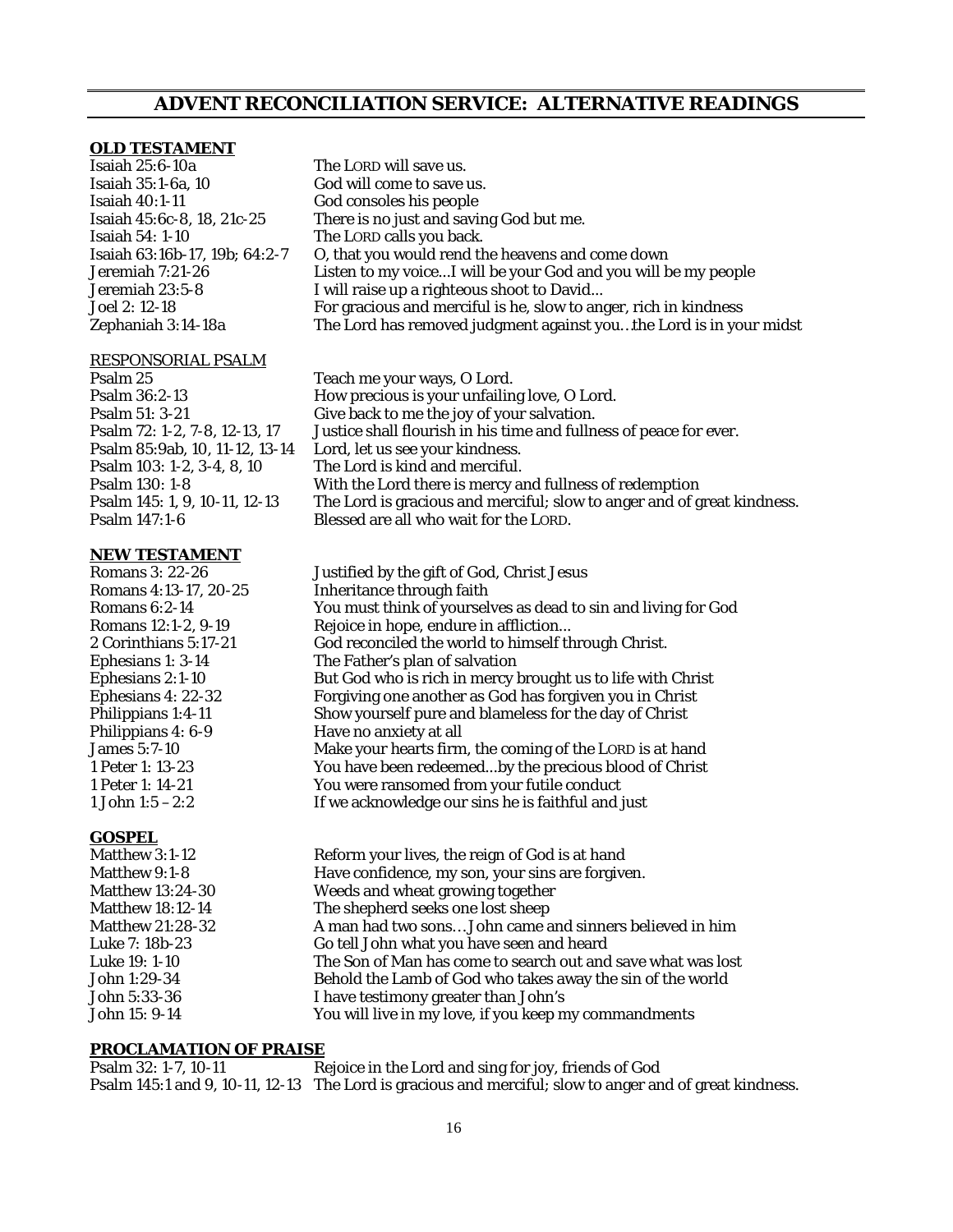#### **SAMPLE PENANCES**

**Choose one of the following penances as a way of accepting God's mercy.**

#### ◆ SUGGESTED PENANCES FOR ADULTS ◆

- **Pray Psalm 51, 63, 72, 80, 122, 145, or 146 and reflect on its meaning in your life.**
- **Plan a visit or make a call to someone who is ill or alone.**

 **During the next week, spend an hour in prayer for those who are the victims of gun violence. Read Matthew 25: 31-46.**

- **Make a commitment to bring food to the parish food bank.**
- **As a family, prepare a basket of food or toiletries and give it to a family in need.**

 **Skip a meal at your favorite restaurant. Use the money to purchase a Christmas gift for a person served by a parish organization or local charity.**

 **Identify a person whom you have offended since your last confession and pray for them each day for a week.**

 **Pray the Our Father once a day for a month in thanksgiving for the joy of reconciliation.**

**Reflect on one of the following Advent readings:**

| Isaiah 63:16b-17, 19b; 64:2-7 | Isaiah 61:1-2a, 10-11          |
|-------------------------------|--------------------------------|
| 1 Corinthians 1:3-9           | 1 Thessalonians 5:16-24        |
| <b>Isaiah 40:1-5, 9-11</b>    | 2 Samuel 7:1-5, 8b-12, 14a, 16 |
| 2 Peter 3:8-14                | <b>Romans 16:25-27</b>         |

#### ◆ SUGGESTED PENANCES FOR CHILDREN AND TEENS ◆

**Every morning until Christmas, say a Hail Mary for peace.**

 **Reach out to a lonely person at school. Invite him or her to sit with you and your friends.**

- **Donate your next babysitting wages to the poor.**
- **For one whole week, do the dishes or set the table without being asked.**

 **Donate the money you would have spent on a video game to a local shelter. Send it anonymously.**

- **Share some of your Christmas treats with a schoolmate you find difficult to like.**
- **Give up some leisure time to shovel an elderly neighbor's driveway.**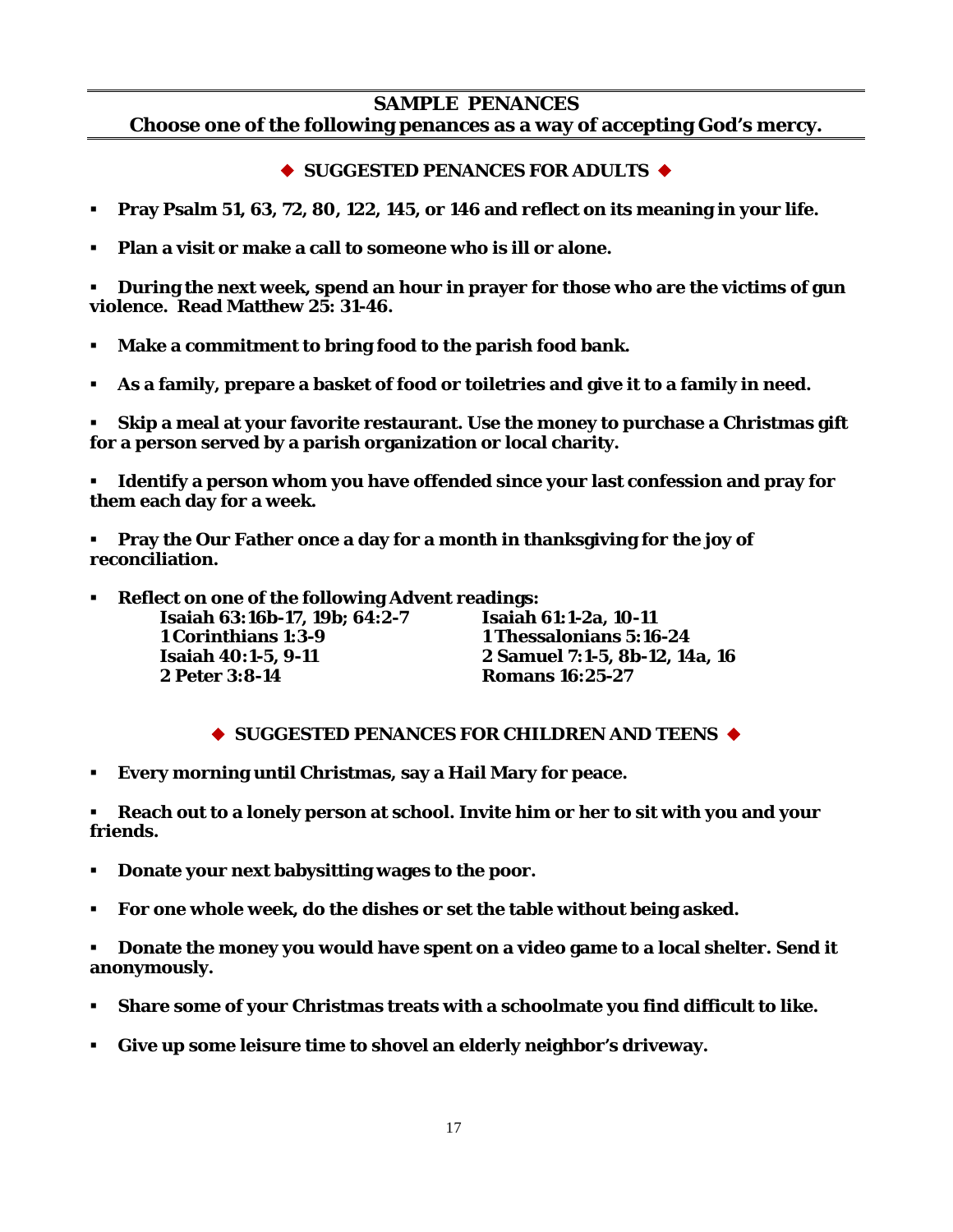## **MUSIC SUGGESTIONS FOR THE ADVENT PENANCE SERVICE 2017**

#### **HYMNS**

| A Voice Cries Out                                       | <b>Michael Joncas</b>     | <b>OCP</b>           |
|---------------------------------------------------------|---------------------------|----------------------|
| All You Who Are Thirsty                                 | <b>Michael Connelly</b>   | <b>RS644</b>         |
| <b>Amazing Grace</b>                                    | <b>John Newton</b>        | various              |
| Christians, Let Us Love One Another                     | Foltz/Nigro               | <b>OCP</b>           |
| <b>Clear the Voice</b>                                  | Hagan/Walker              | <b>OCP</b>           |
| <b>Come to the Water</b>                                | <b>Grayson Brown</b>      | <b>OCP</b>           |
| Come to Us, Emmanuel                                    | Light/Tate                | <b>GIA</b>           |
| Come, Emmanuel                                          | Light/Tate                | <b>WLP</b>           |
| <b>Come, O Long Expected Jesus</b>                      | Wesley/Witt               | various              |
| Come, Ye Thankful People, Come                          | <b>Henry Alford</b>       | various              |
| <b>Comfort, Comfort, O My People</b>                    | Olearius/Goudimel         | various              |
| Deep Within                                             | David Haas                | <b>GIA</b>           |
| <b>Faith and Truth and Life Bestowing</b>               | Jones. Dudley-Smith       | Hope                 |
| <b>Find Us Ready</b>                                    | <b>Tom Booth</b>          | <b>GIA</b>           |
| <b>Gift of God</b>                                      | <b>Marty Haugen</b>       | <b>GIA</b>           |
| God is Love                                             | David Haas                | <b>GIA</b>           |
| <b>God's Holy Mountain We Ascend</b>                    | <b>Omar Westendorf</b>    | <b>WLP</b>           |
| Help Me, Lord                                           | Jerry Galipeau            | <b>WLP</b>           |
| I Want to Walk as a Child of the Light                  | <b>Kathleen Thomerson</b> | various              |
| I Will Be Your God                                      | <b>Gerard Chiusano</b>    | <b>OCP</b>           |
| <b>Lead Us to Your Light</b>                            | <b>Carol Browning</b>     | <b>GIA</b>           |
| Let Desert Wasteland Now Rejoice                        | <b>Delores Duffer</b>     | <b>GIA</b>           |
| Let Justice Roll Like a River                           | <b>Marty Haugen</b>       | <b>GIA</b>           |
| Maranatha, Come                                         | Francis P. O'Brien        | <b>GIA</b>           |
| <b>My Soul in Stillness Waits</b>                       | <b>Marty Haugen</b>       | <b>GIA</b>           |
| <b>O Beauty, Ever Ancient</b>                           | Roc O'Connor              | <b>OCP</b>           |
| On Jordan's Bank                                        | Coffin/Wittwe             | OCP, various         |
| <b>Our Darkness</b>                                     | <b>Taize</b>              | <b>GIA</b>           |
| Our Father, We Have Wandered                            | <b>Kevin Nichols/ICEL</b> | <b>OCP</b>           |
| Patience, People                                        | <b>John Foley</b>         | <b>OCP</b>           |
| Praise the Lord, My Soul                                | <b>Tom Parker</b>         | <b>GIA</b>           |
| <b>Ready the Way</b>                                    | <b>Bob Hurd</b>           | <b>OCP</b>           |
| Seek the Lord                                           | Roc O'Connor              | various              |
| Sion, Sing                                              | <b>Lucien Deiss</b>       | <b>WLP</b>           |
| The Advent of Our God                                   | Coffin/Mercer             | <b>WLP</b>           |
| The King of Love My Shepherd Is                         | Henry W. Baker            | various              |
| The Master Came to Bring Good News                      | <b>Ralph Finn</b>         | GIA; various hymnals |
| The Reign of God                                        | <b>Delores Dufner</b>     | <b>GIA</b>           |
| The Trumpet in the Morning                              | <b>Rory Cooney</b>        | <b>GIA</b>           |
| There's a Wideness in God's Mercy                       | <b>Frederick Faber</b>    | various              |
| This is My Will                                         | <b>Henry James</b>        | GIA; various         |
| <b>Though the Mountains May Fall</b>                    | Dan Schutte               | <b>OCP</b>           |
| Treasures Out of Darkness/Tesoros Ocultos Alan Revering |                           | <b>WLP</b>           |
| <b>Tree of Life</b>                                     | <b>Aaron Thompson</b>     | <b>WLP</b>           |
| <b>Turn to Me</b>                                       | John Foley                | <b>OCP</b>           |
| Wait While the Seed is Planted                          | <b>Delores Dufner</b>     | <b>GIA</b>           |
| Walk in the Reign                                       | <b>Rory Cooney</b>        | <b>GIA</b>           |
| We Are God's Work of Art                                | <b>Marty Haugen</b>       | <b>GIA</b>           |
| <b>When Jesus Passed Through Jericho</b>                | <b>Herman Stuempfle</b>   | GIA, various         |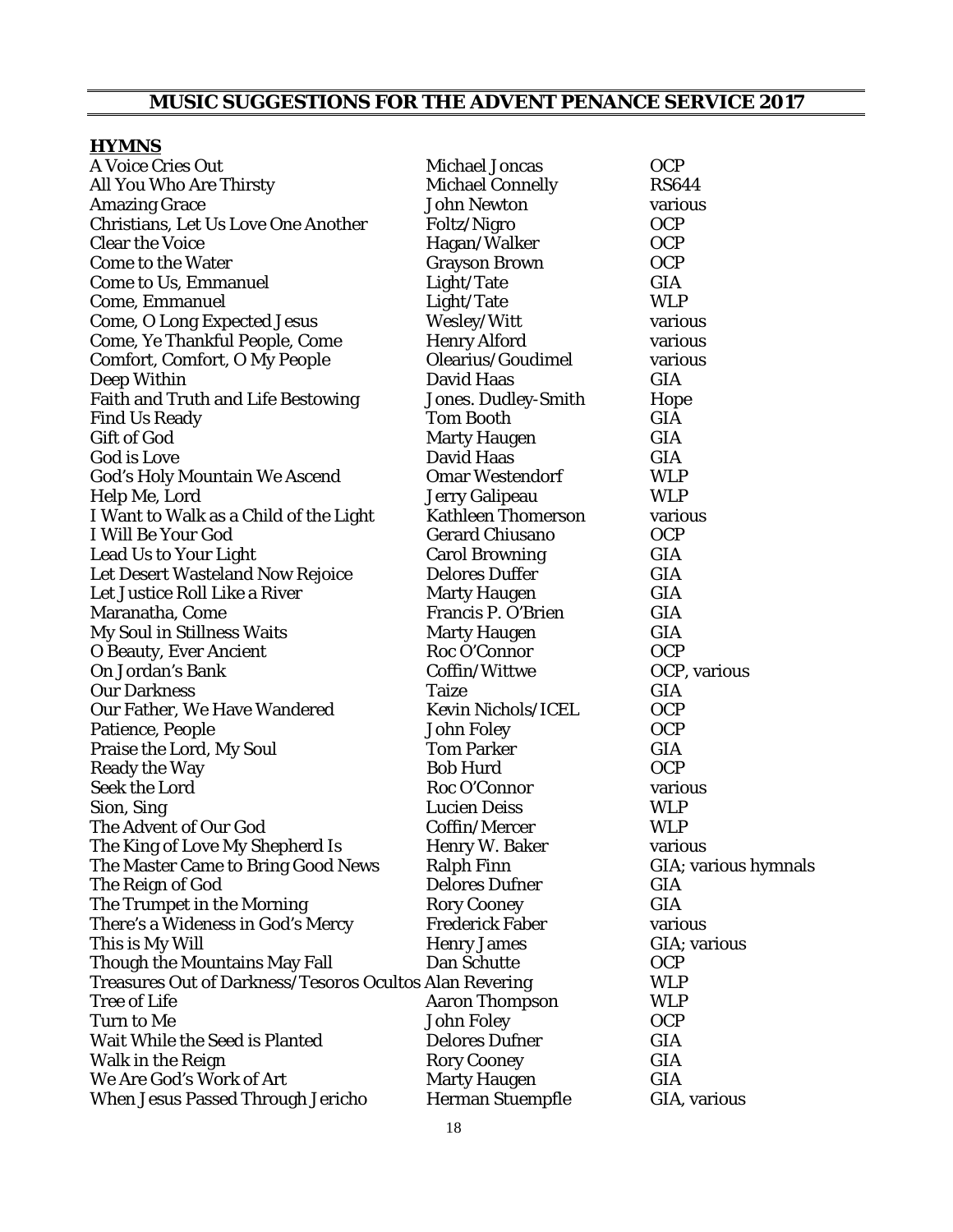When John Baptized by Jordan's River Timothy Dudley-Smith OCP, various<br>When the King Shall Come Again Christopher Idle GIA, various When the King Shall Come Again Christopher Idle<br>
Where Charity and Love Prevail Benoit<br>
Benoit Christopher Idle Charity and Love Prevail Where Charity and Love Prevail Benoit various Wild and Lone the Prophets Voice Carl P. Daw Hope, GIA

#### **OTHER SPANISH-LANGUAGE HYMNS**

| San Pablo, OCP<br>Amanecerá el Señor<br><b>Mariano Fuertes</b>   |  |
|------------------------------------------------------------------|--|
|                                                                  |  |
| <b>Cesareo Gabarin</b><br>Levántate<br><b>OCP</b>                |  |
| Oh Ven, Oh Ven, Emmanuel<br>tr. Johnson/Martinez<br><b>OCP</b>   |  |
| Preparen el Camino<br><b>OCP</b><br><b>Carlos Rosas</b>          |  |
| Tiempo de Esperanza<br><b>OCP</b><br><b>Emilio Vicente Matéu</b> |  |
| Toda la Tierra<br>Rogelio Zelada/Rodriguez<br><b>OCP</b>         |  |

#### **LITANIES**

| Gather Us in Mercy, Lord | Huck/trad chant           | <b>GIA</b> |
|--------------------------|---------------------------|------------|
| Gift of God              | <b>Marty Haugen</b>       | <b>GIA</b> |
| Litany of the Word       | <b>Bernadette Farrell</b> | <b>OCP</b> |
| Letania de Adviento      | <b>Jaime Cortez</b>       | <b>OCP</b> |

#### **PROCLAMATIONS OF PRAISE**

| Cry out with Joy and Gladness                            | Paul Tate                       | WLP, 007381                   |
|----------------------------------------------------------|---------------------------------|-------------------------------|
| Cry out with Joy and Gladness                            | Rudy Borkowski                  | WLP, 006272                   |
| I Turn to You                                            | <b>Joe Mattingly</b>            | WLP, 003679                   |
| I Turn to You, Lord                                      | <b>Craig and Kristen Colson</b> | OCP, 20267 Z2                 |
| I Turn to You, O Lord                                    | <b>Jeremy Young</b>             | GIA, G-2896                   |
| Isaiah 12                                                | <b>Robert Batastini</b>         | GIA, G-2443                   |
| Let Us Sing to the Lord/ Cantemos al Señor Alonso/Mahler |                                 | GIA, G-6129                   |
| Psalm 32                                                 | Isele, Westminster              | <b>Psalms &amp; Canticles</b> |
|                                                          |                                 | for Singing                   |

Those Who Seek Your Face Christopher Walker

*for Singing*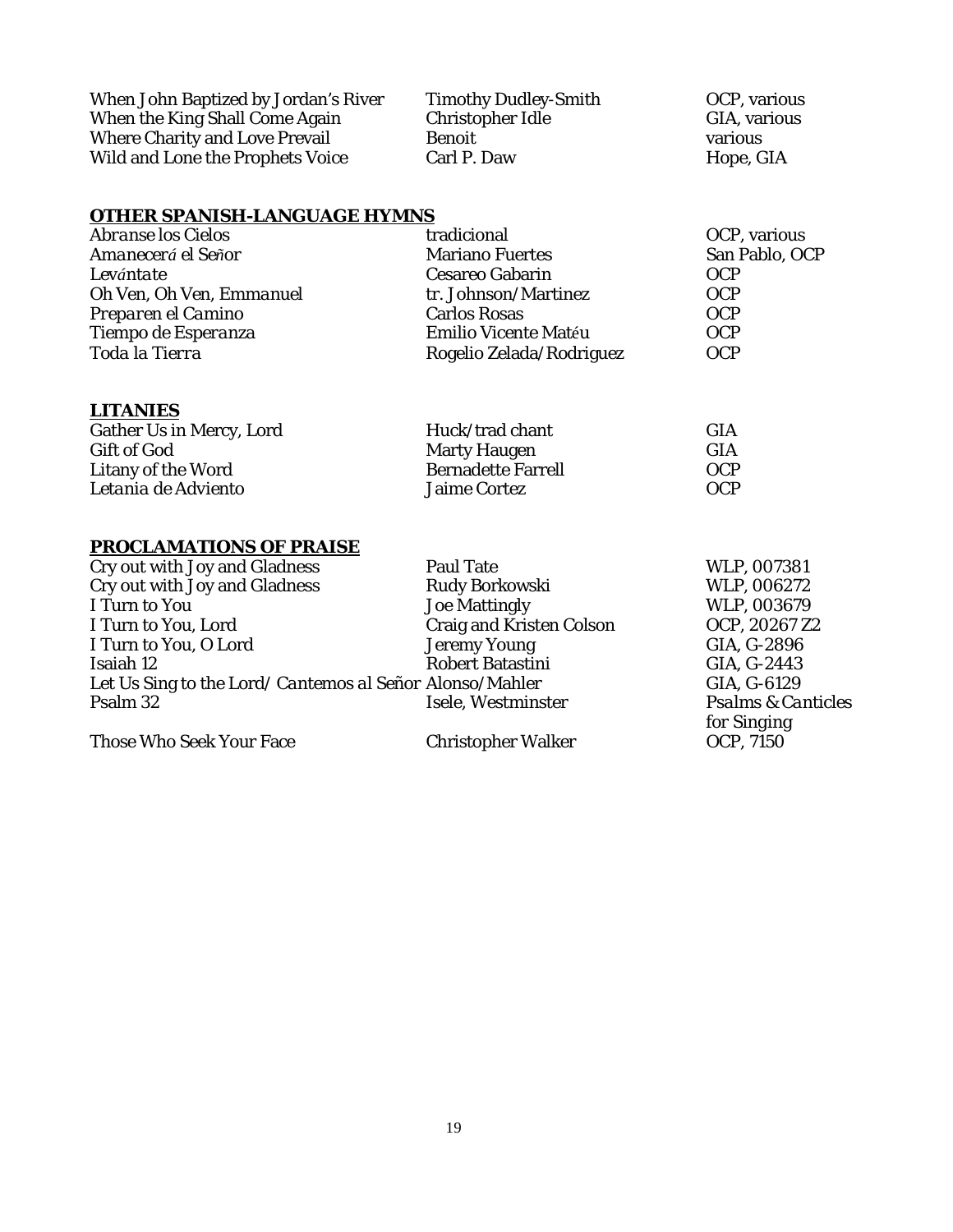#### **A LITURGICAL YEAR CALENDAR ADVISORY FOR THE SEASONS OF ADVENT AND CHRISTMAS**

| <b>DAY</b>      | <b>DATE</b>       | <b>LITURGICAL DAY</b>                            | $RANK^*$         | <b>COMMENTS</b>                   |
|-----------------|-------------------|--------------------------------------------------|------------------|-----------------------------------|
| Sunday          | Dec 3             | First Sunday of Advent - Year B                  | $\overline{2}$   | Lect $#2$                         |
|                 |                   |                                                  |                  | Pss I                             |
| Monday          | Dec <sub>4</sub>  | Monday of the First Week of Advent               | $\overline{13}$  | <b>Lect #175</b>                  |
| Tuesday         | Dec <sub>5</sub>  | <b>Tuesday of the First Week of Advent</b>       | 13               | Lect #176                         |
| Wednesday       | Dec <sub>6</sub>  | <b>Wednesday of the First Week of Advent</b>     | 13               | <b>Lect #177</b>                  |
|                 |                   | St. Nicholas, Bishop                             | 12               | Lect #687                         |
| Thursday        | Dec 7             | St. Ambrose, Bishop and Doctor of the Church     | 10               | Lect #688                         |
| Friday          | Dec 8             | Solemnity of the Immaculate Conception of the    | 3                | Lect #689 Pss Proper              |
|                 |                   | <b>BVM</b> (Patronal Feast of the USA)           |                  | Holy day of obligation            |
|                 |                   |                                                  |                  | <b>Funeral Mass not permitted</b> |
| Saturday        | Dec 9             | Saturday of the First Week of Advent             | 13               | Lect #687                         |
|                 |                   | St. Juan Diego Cuauhtlatoatzin                   | 12               | Lect #689A                        |
| Sunday          | Dec 10            | <b>Second Sunday of Advent</b>                   | $\overline{c}$   | Lect #5                           |
|                 |                   |                                                  |                  | Pss II                            |
| Monday          | Dec 11            | Monday of the Second Week of Advent              | 13               | Lect #181                         |
|                 |                   | St. Damasus, I, Pope                             |                  | Lect #690                         |
| Tuesday         | Dec 12            | <b>Our Lady of Guadalupe (Feast)</b>             | $\overline{7}$   | Lect #690A or Com of BVM          |
| Wednesday       | Dec <sub>13</sub> | St. Lucy, Virgin and Martyr                      | 10               | Lect #692                         |
| Thursday        | Dec 14            | St. John of the Cross                            | 10               | Lect #184                         |
| Friday          | Dec 15            | Friday of the Second Week of Advent              | 13               | <b>Lect #185</b>                  |
| Saturday        | Dec 16            | <b>Saturday of the Second Week of Advent</b>     | 13               | Lect #186                         |
| Sunday          | Dec 17            | Third Sunday of Advent (Gaudete Sunday)          | $\overline{2}$   | Lect $# 8$<br>Pss III             |
|                 |                   |                                                  |                  | O Antiphons begin                 |
| Monday          | Dec 18            | Monday of the Third Week of Advent               | $\boldsymbol{9}$ | Lect #194                         |
| Tuesday         | Dec 19            | Tuesday of the Third Week of Advent              | 9                | Lect #195                         |
| Wednesday       | <b>Dec 20</b>     | Wednesday of the Third Week of Advent            | $\boldsymbol{9}$ | Lect #196                         |
|                 |                   | Thursday of the Third Week of Advent             | $\boldsymbol{9}$ | Lect #197                         |
| Thursday        | <b>Dec 21</b>     | St. Peter Canisius, Priest, Doctor of the Church | 12               | Lect #694                         |
| Friday          | Dec 22            | Friday of the Third Week of Advent               | $\boldsymbol{9}$ | Lect #198                         |
| <b>Saturday</b> | <b>Dec 23</b>     | Saturday of the Third Week of Advent             | $\overline{9}$   | <b>Lect #199</b>                  |
|                 |                   | St. John Kanty, Priest                           | 12               | Lect. #695                        |
| Sunday          | Dec 24            | <b>Fourth Sunday of Advent</b>                   | $\overline{2}$   | Lect #11-Mass in Morning          |
|                 |                   |                                                  |                  | Pss IV                            |

\*Cf. *Universal Norms on the Liturgical Year and the General Roman Calendar*, no. 59

# AOVEMC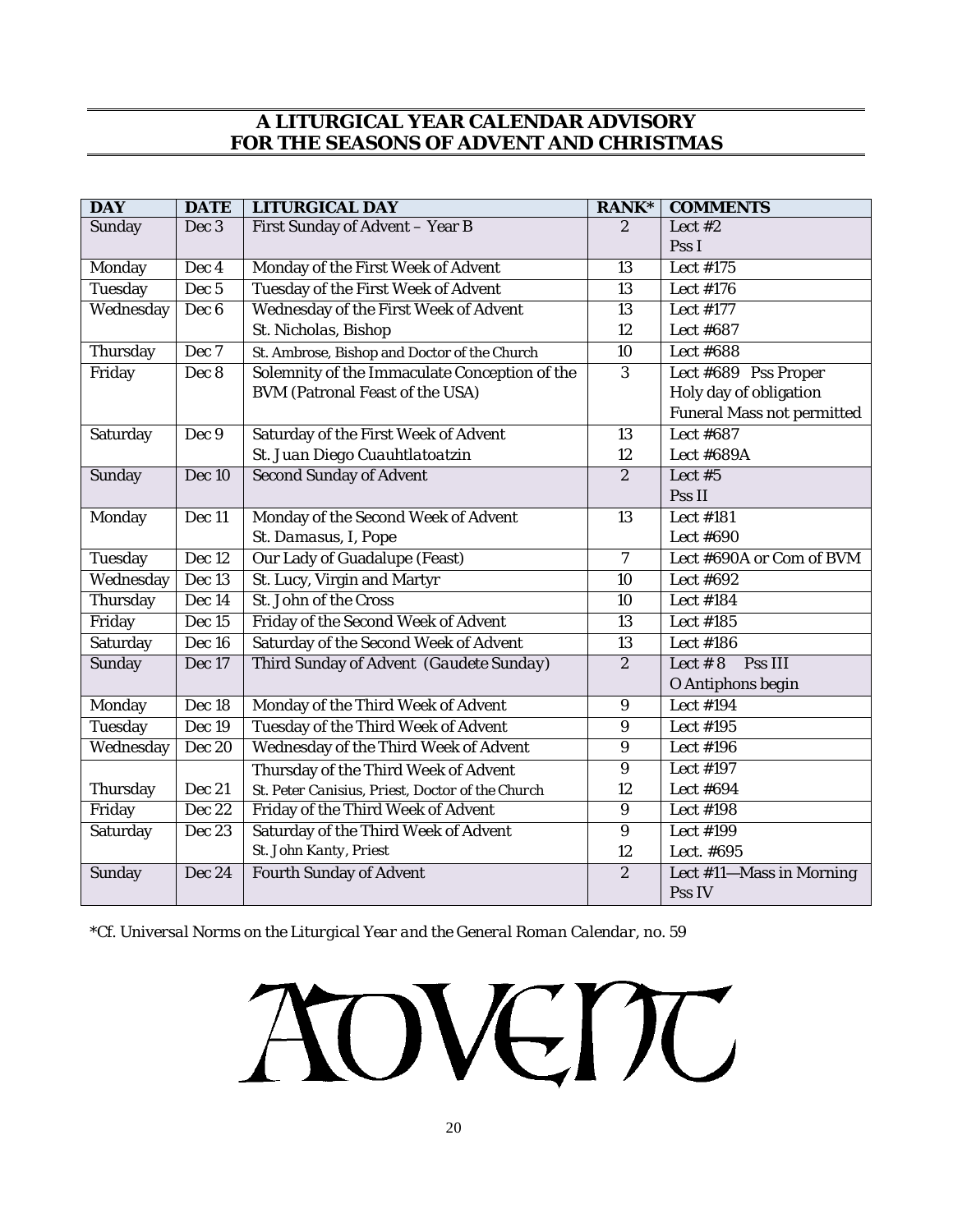| <b>DAY</b>    | <b>DATE</b>   | <b>LITURGICAL DAY</b>                                                                      | <b>RANK*</b>     | <b>COMMENTS</b>                                        |
|---------------|---------------|--------------------------------------------------------------------------------------------|------------------|--------------------------------------------------------|
| Monday        | Dec 24        | The Nativity of the Lord/ Christmas                                                        | 2                | Holy day of obligation                                 |
|               | and           |                                                                                            |                  | <b>Funeral Mass not permitted</b>                      |
|               | Dec 25        |                                                                                            |                  | Genuflect at "and by the                               |
|               |               |                                                                                            |                  | Holy Spiritbecame man"                                 |
|               |               |                                                                                            |                  | Vigil:<br>Lect $#13$                                   |
|               |               |                                                                                            |                  | Midnight: Lect #14                                     |
|               |               |                                                                                            |                  | Dawn:<br>Lect $#15$                                    |
|               |               |                                                                                            |                  | Day:<br>Lect $#16$                                     |
| Tuesday       | <b>Dec 26</b> | St. Stephen, The First Martyr                                                              | 7                | Lect #696                                              |
| Wednesday     | Dec 27        | St. John, Apostle and Evangelist                                                           | $\overline{7}$   | Lect #697                                              |
| Thursday      | <b>Dec 28</b> | The Holy Innocents, Martyrs                                                                | $\overline{7}$   | Lect 698                                               |
| Friday        | <b>Dec 29</b> | Fifth Day Within the Octave of the Nativity of<br>the Lord                                 | $\boldsymbol{9}$ | Lect $\sqrt{\#202}$                                    |
|               |               | St. Thomas Becket, bishop and martyr                                                       | 12               | Lect #699                                              |
| Saturday      | <b>Dec 30</b> | Sixth Day within the Octave of the Nativity of<br>the Lord                                 | $\overline{9}$   | Lect #203                                              |
| Sunday        | Dec 31        | The Holy Family of Jesus, Mary and Joseph                                                  | $\overline{7}$   | Lect $#17$                                             |
| Monday        | Jan 1,        | The Octave Day of the Nativity of the Lord:                                                | $\overline{3}$   | Lect $#18$                                             |
|               | 2018          | Mary, The Holy Mother of God                                                               |                  | Not a holy day of obligation                           |
| Tuesday       | Jan 2         | St. Basil the Great and St. Gregory Nazianzen,<br><b>Bishops and Doctors of the Church</b> | $\overline{10}$  | Lect #510                                              |
| Wednesday     | Jan 3         | <b>Christmas Weekday</b>                                                                   | 13               | Lect #206                                              |
|               |               | The Most Holy Name of Jesus                                                                |                  | Lect #983                                              |
| Thursday      | Jan 4         | St. Elizabeth Ann Seton, Religious                                                         | 10               | Lect #510A Com of HMW                                  |
| Friday        | Jan 5         | St. John Neumann, Bishop (USA)                                                             | 10               | Lect #510B                                             |
| Saturday      | Jan 6         | <b>Christmas Weekday</b>                                                                   | 13               | Lect #213                                              |
|               |               | Blessed André Bessette, religious (USA)                                                    | 12               | Lect #510C                                             |
| Sunday        | Jan 7         | The Epiphany of the Lord                                                                   | $\mathbf{3}$     | Vigil or Mass During Day,<br>Lect #20, Proper Preface, |
|               |               |                                                                                            |                  | <b>Epiphany Proclamation</b>                           |
| <b>Monday</b> | Jan 8         | The Baptism of the Lord                                                                    | $\bf 5$          | Lect #21, one reading                                  |
|               |               |                                                                                            |                  | before the gospel;                                     |
|               |               |                                                                                            |                  | <b>Proper Preface</b>                                  |

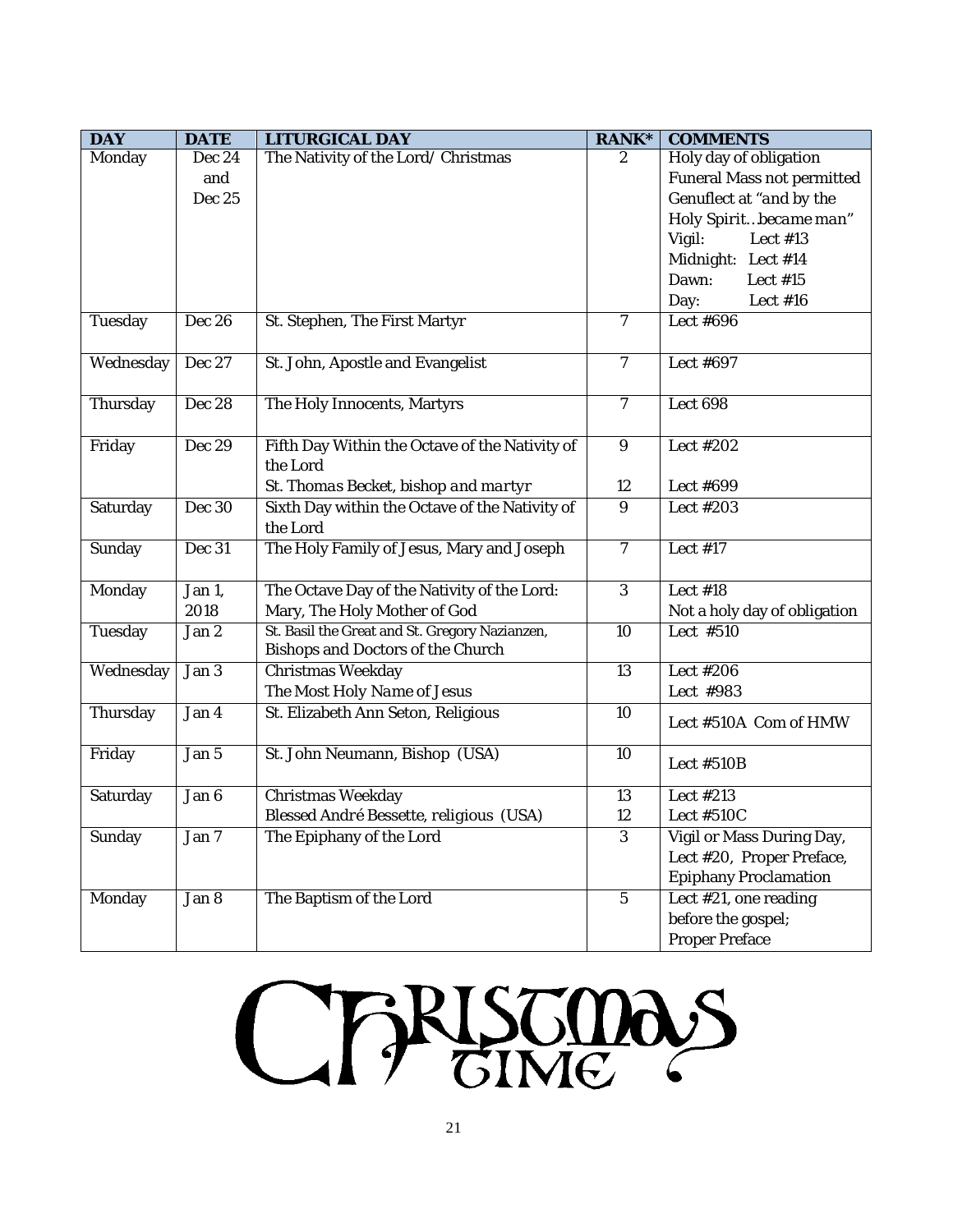# **LECTIONARY -- YEAR B**

#### **First Sunday of Advent (December 3, 2017) Lectionary #2**

First Reading Isaiah 63:16b-17, 19b; 64:2-7 Psalm Psalm 80: 2-3, 15-16, 18-19 (4) Second Reading 1 Corinthians 1:3-9 Gospel Mark 13:33-37

#### **Solemnity: The Immaculate Conception of the BVM Lectionary #689**

**(Friday, December 8, 2017)**  Gospel Luke 1: 26-38

Genesis 3: 9-15, 20 Responsorial Psalm Psalm 98: 1, 2-3, 3-4<br>Second Reading Ephesians 1: 3-6, 11-1 Ephesians 1: 3-6, 11-12

### **Second Sunday of Advent (December 10, 2017) Lectionary #5**

Second Reading 2 Peter 3:8-14<br>
Gospel 2 Mark 1:1-8

First Reading Isaiah 40:1-5, 9-11<br>Psalm 85:9-10, 11-1 Psalm 85:9-10, 11-12, 13-14 (8) Mark  $1:1-8$ 

#### Feast: Our Lady of Guadalupe (December 12, 2017) Lectionary #690 A or

 **Common of BVM 707-712**

Responsorial Psalm

First Reading Zechariah 2: 14-17 or Revelation 11: 19a; 12:1-6a, 10ab Gospel Luke 1: 26-38 or Luke 1: 39-47

#### **Third Sunday of Advent (December 17, 2017) Lectionary #8**

Gospel John 1:6-8, 19-28

First Reading<br>
Responsorial Psalm<br>
Psalm 1:46-48, 49-50 Responsorial Psalm Psalm Psalm 1:46-48, 49-50, 53-54<br>Second Reading 1 Thessalonians 5:16-24 1 Thessalonians 5:16-24

### **Fourth Sunday of Advent (December 24, 2017) Lectionary #11**

Second Reading Romans 16:25-27 Gospel Luke 1:26-38

First Reading 2 Samuel 7:1-5, 8b-12, 14a, 16<br>Responsorial Psalm 2 Samuel 7:1-5, 8b-12, 14a, 16<br>Psalm 89:2-3, 4-5, 27, 29 (2a) Psalm 89:2-3, 4-5, 27, 29 (2a)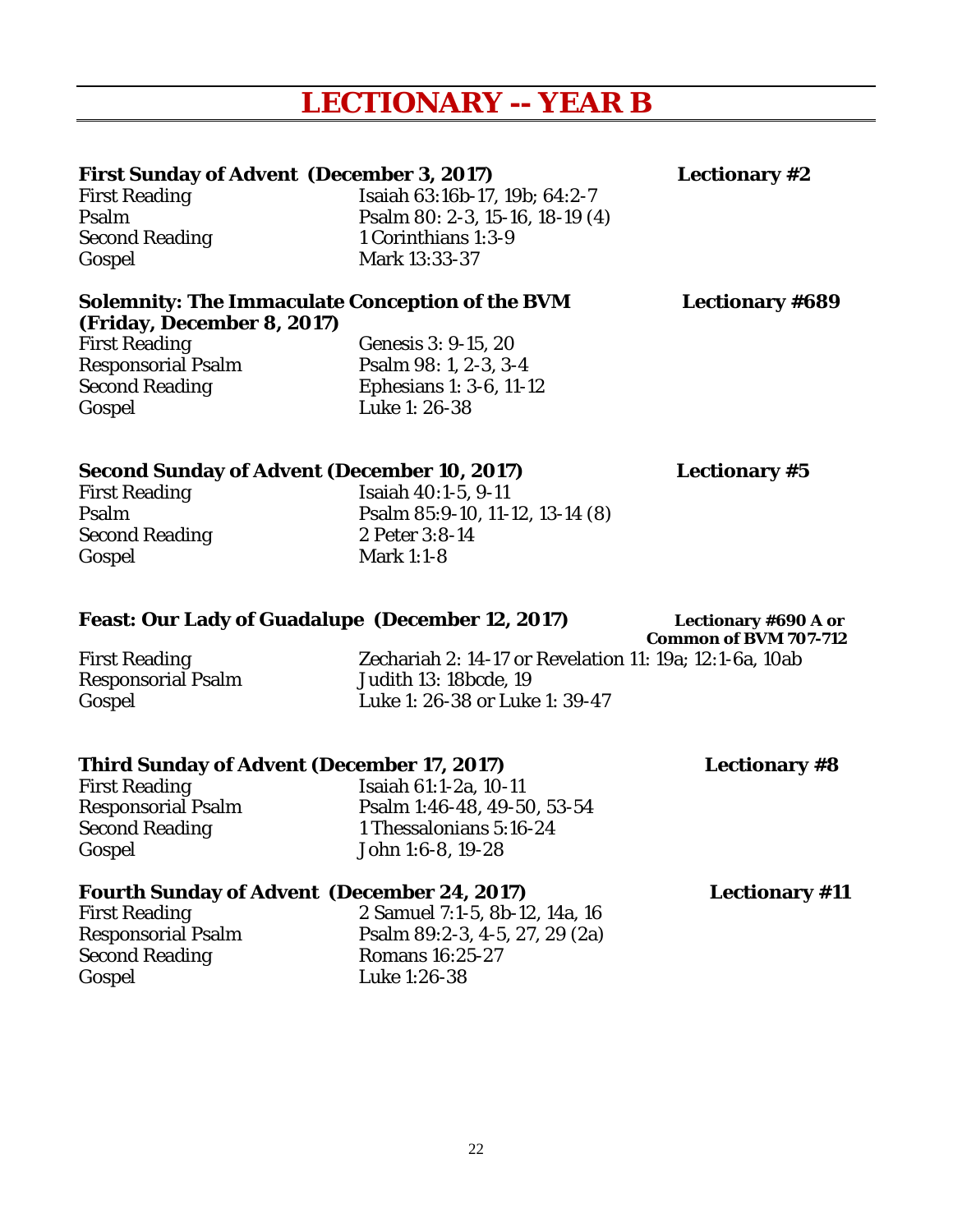or Acts 10:34-38 or 1 John 5:1-9

#### First Reading Isaiah 62:1-5 Responsorial Psalm Psalm Psalm 89: 4-5, 16-17, 27, 29<br>Second Reading Acts 13: 16-17, 22-25 Acts 13: 16-17, 22-25

Gospel Matthew 1: 1-25 [or 1: 18-25]

**The Nativity of the Lord – Mass during the Night Lectionary #14, ABC** First Reading Isaiah 9: 1-6<br>Responsorial Psalm Isaiah 96: 1-2

Psalm 96: 1-2, 2-3, 11-12, 13 Second Reading Titus 2: 11-14 Gospel Luke 2: 1-14

#### **The Nativity of the Lord – Mass at Dawn Lectionary #15, ABC**

First Reading Isaiah 62: 11-12 Responsorial Psalm Psalm 97: 1, 6, 11-12 Second Reading Titus 3: 4-7 Gospel Luke 2: 15-20

#### **The Nativity of the Lord – Mass During the Day Lectionary #16 ABC**

First Reading Isaiah 52: 7-10 Responsorial Psalm Psalm 98: 1, 2-3, 3-4, 5-6 Second Reading Hebrews 1: 1-6 Gospel John 1: 1-18 [or John 1: 1-5, 9-14]

#### **Feast of The Holy Family of Jesus, Mary, and Joseph Lectionary # 17 B (Sunday, December 31, 2017)**

Responsorial Psalm Isaiah 12:2-3, 4bcd, 5-6 (3)

Gospel Mark 1:7-11

First Reading Genesis 15:1-6; 21:1-3 or Sirach 3:2-6, 12-14<br>Responsorial Psalm 195:1-2, 3-4, 5-6, 8-9 (7a, 8a) or Psalr Psalm 105:1-2, 3-4, 5-6, 8-9 (7a, 8a) or Psalm 128:1-2, 3, 4-5 Second Reading Hebrews 11:8, 11-12, 17-19 or Colossians 3:12-21 or 3:12-17 Gospel Luke 2:22-40 or Luke 2:22, 39, 40

| The Octave Day of the Nativity of the Lord:    |                                                    |                           |
|------------------------------------------------|----------------------------------------------------|---------------------------|
| Mary, the Holy Mother of God (January 1, 2018) | <b>Lectionary #18, ABC</b>                         |                           |
| <b>First Reading</b>                           | <b>Numbers 6: 22-27</b>                            |                           |
| <b>Responsorial Psalm</b>                      | Psalm 67: 2-3, 5, 6, 8                             |                           |
| <b>Second Reading</b>                          | Galatians 4: 4-7                                   |                           |
| Gospel                                         | Luke 2: 16-21                                      |                           |
|                                                | The Epiphany of the Lord (Sunday, January 7, 2018) | <b>Lectionary #20 ABC</b> |
| <b>First Reading</b>                           | Isaiah $60:1-6$                                    |                           |
| <b>Responsorial Psalm</b>                      | Psalm 72: 1-2, 7-8, 10-11, 12-13                   |                           |
| <b>Second Reading</b>                          | Ephesians 3: 2-3a, 5-6                             |                           |
| Gospel                                         | <b>Matthew 2: 1-12</b>                             |                           |
| The Baptism of the Lord                        | (Monday, January 8, 2018)                          | <b>Lectionary #21 B</b>   |
| <b>First Reading</b>                           | Isaiah 42:1-4, 6-7 or Isaiah 55:1-11               |                           |

**The Nativity of the Lord – Vigil Mass Lectionary #13, ABC**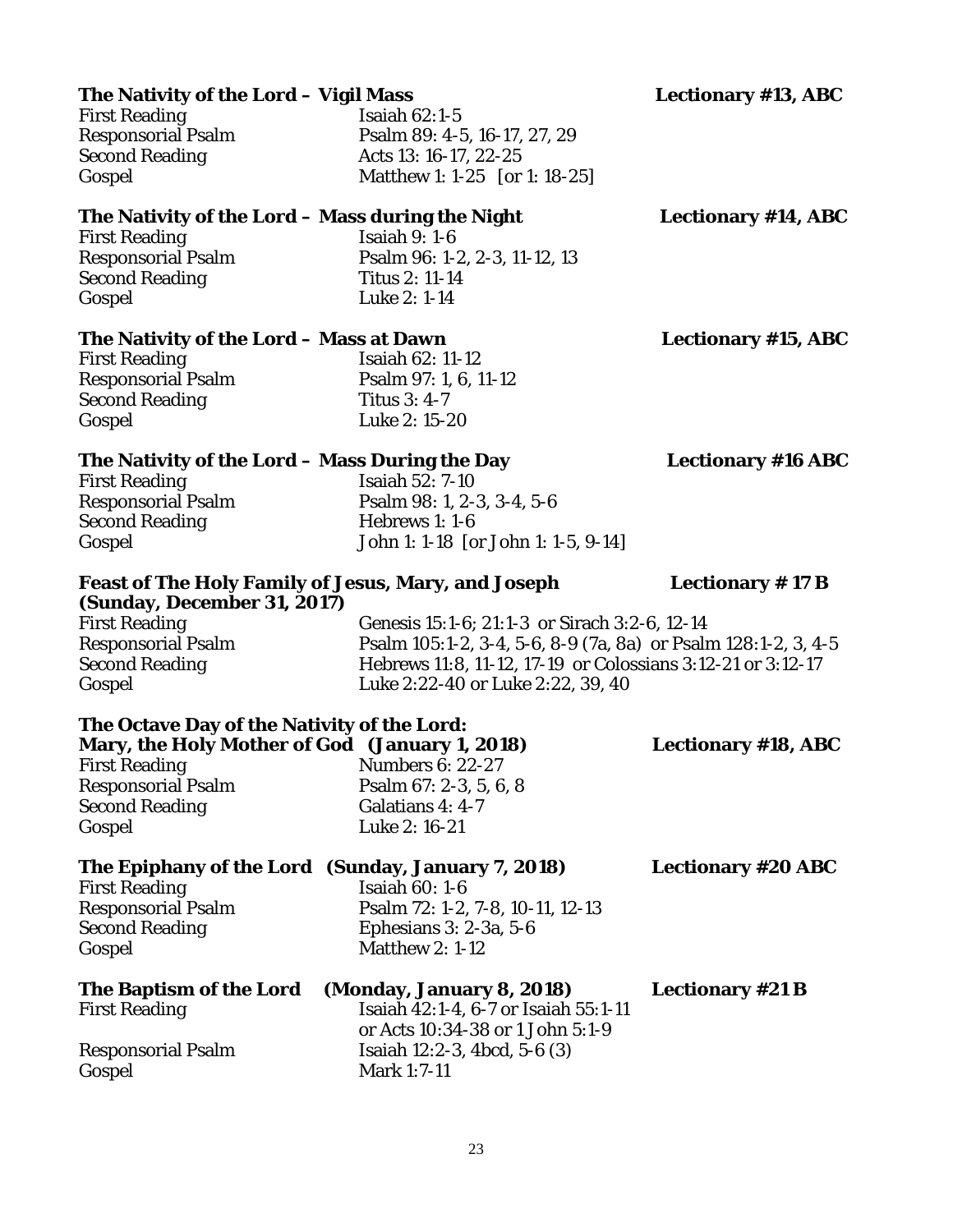## **THE CHRISTMAS PROCLAMATION**

The *Roman Martyrology* for December 24 contains a formal announcement of the birth of Christ in the style of a proclamation. It begins with the creation of the world, mentions key events in the history of the people of Israel, and concludes with the birth of Jesus during the Roman Era.

In 1994, a new translation was approved for use in the dioceses of the United States by the USCCB. Later that year, it was confirmed by the Apostolic See. It was published in the 2004 *Sacramentary Supplement*. The translation that appears in the Roman Missal's third edition returns to the original.

The announcement of the Solemnity of the Nativity of the Lord draws upon Sacred Scripture to declare in a formal way the birth of Christ. It begins with creation and relates the birth of the Lord to the major events and personages of sacred and secular history. The particular events contained in the announcement help pastorally to situate the birth of Jesus in the context of salvation history.

This text, The Nativity of our Lord Jesus Christ, may be chanted or recited most appropriately on December 24, during the celebration of the Liturgy of the Hours. It may also be chanted or recited before the beginning of Christmas Mass during the Night. It may not replace any part of the Mass.

*After the greeting, the presider may introduce the Mass and the proclamation in these or similar words:*

**Presider: Throughout the season of Advent, the Church reflected on God's promises, so often spoken by the prophets, to send a savior to the people of Israel who would be Emmanuel, that is, God with us. In the fullness of time, those promises were fulfilled. With hearts full of joy, let us listen to the proclamation of our Savior's birth.**



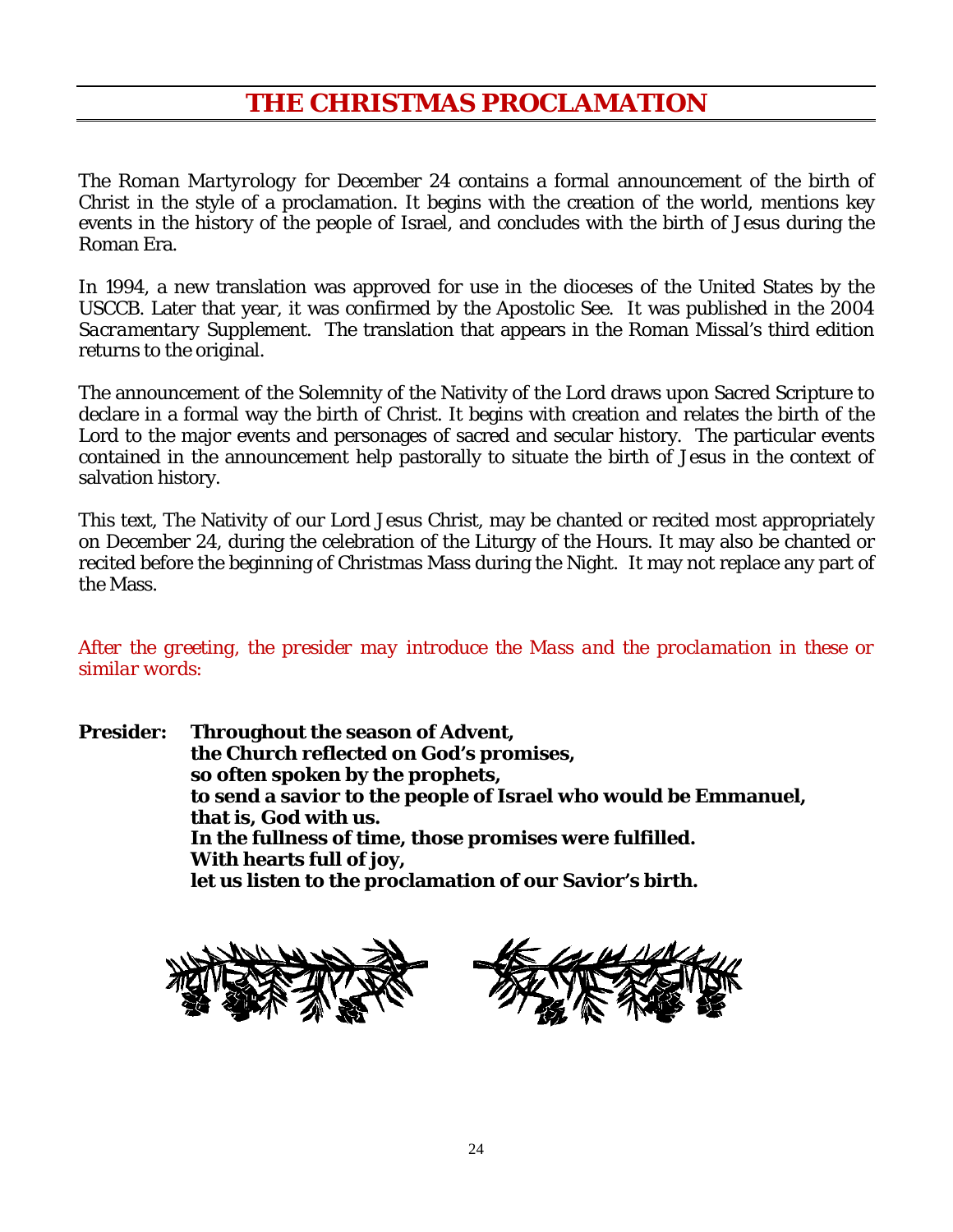#### **THE NATIVITY OF OUR LORD JESUS CHRIST (THE CHRISTMAS PROCLAMATION)**

*From the Roman Martyrology Please see the Roman Missal Appendix (p. 1450 USCCB edition)*

*This proclamation is chanted or recited on December 24 during the Liturgy of the Hours or before the beginning of Midnight Mass. It may not replace any part of the Mass. The underlines are provided here to assist the minister who will chant it.*

**The Twenty-fifth Day of December, when ages beyond number had run their course from the creation of the world, when God in the beginning created heaven and earth and formed man in his own likeness; when century upon century had passed since the Almighty set his bow in the clouds after the Great Flood, as a sign of covenant and peace; in the twenty-first century since Abraham, our father in faith, came out of the Ur of the Chaldees; in the thirteenth century since the People of Israel were led by Moses in the Exodus from Egypt; around the thousandth year since David was anointed King; in the sixty-fifth week of the prophecy of Daniel; in the one hundred and ninety-fourth Olympiad; in the year seven hundred and fifty-two since the foundation of the City of Rome; in the forty-second year of the reign of Caesar Octavian Augustus;**

**the whole world being at peace,** 

**JESUS CHRIST, eternal God and Son of the eternal Father,** 

**desiring to consecrate the world by his most loving presence,**

**was conceived by the Holy Spirit,** 

**and when nine months had passed since his conception,** 

**was born of the Virgin Mary in Bethlehem of Judah,**

**and was made man:**

**The Nativity of Our Lord Jesus Christ according to the flesh.**











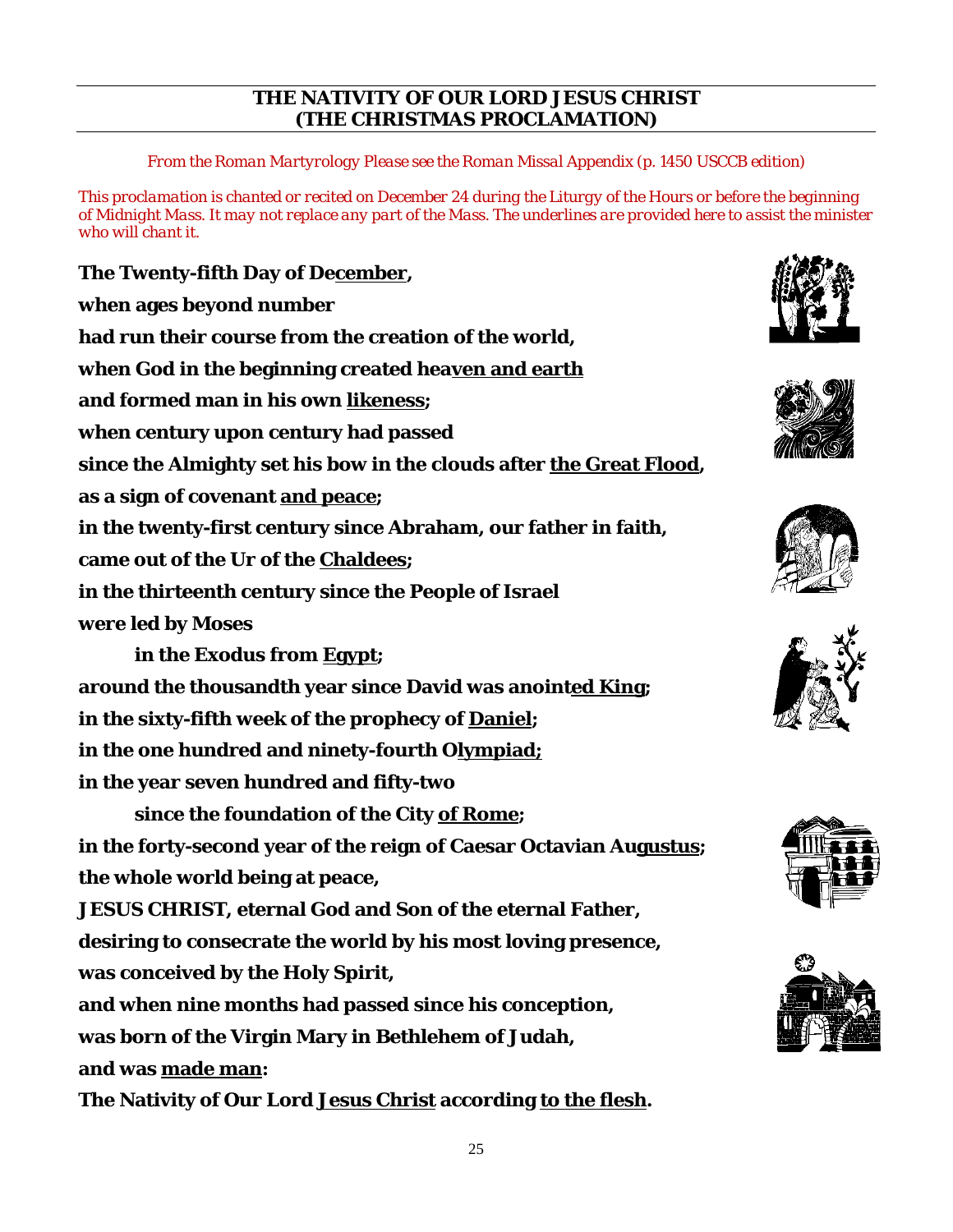#### **PROCLAMATION OF THE DATE OF EASTER**

*This proclamation is to be sung on the Solemnity of the Epiphany. After the singing of the Gospel, the deacon or cantor may chant the following. For chant notation, please see the Roman Missal, Appendix, pages 1448-1449.*

#### **THE ANNOUNCEMENT OF EASTER AND THE MOVABLE FEASTS**

**Know, dear brethren, [brothers and sisters], that as we have rejoiced at the Nativity of our Lord Jesus Christ, so by leave of God's mercy we announce to you also the joy of his Resurrection, who is our Savior.**

**On the fourteenth day of February will fall Ash Wednesday, and the beginning of the fast of the most sacred Lenten season.**

**On the first day of April, you will celebrate with joy Easter Day, the Paschal feast of our Lord Jesus Christ.**

**On the thirteenth [tenth] day of May will be the Ascension of our Lord Jesus Christ.**

**On the twentieth day of May, the feast of Pentecost.**

**On the third day of June, the feast of the Most Holy Body and Blood of Christ.**

**On the second day of December, the First Sunday of Advent of our Lord Jesus Christ, to whom is honor and glory forever and ever. Amen.**



**AOVENU** 

**GRIOHO** 

FIRISTMAS





ROIDARY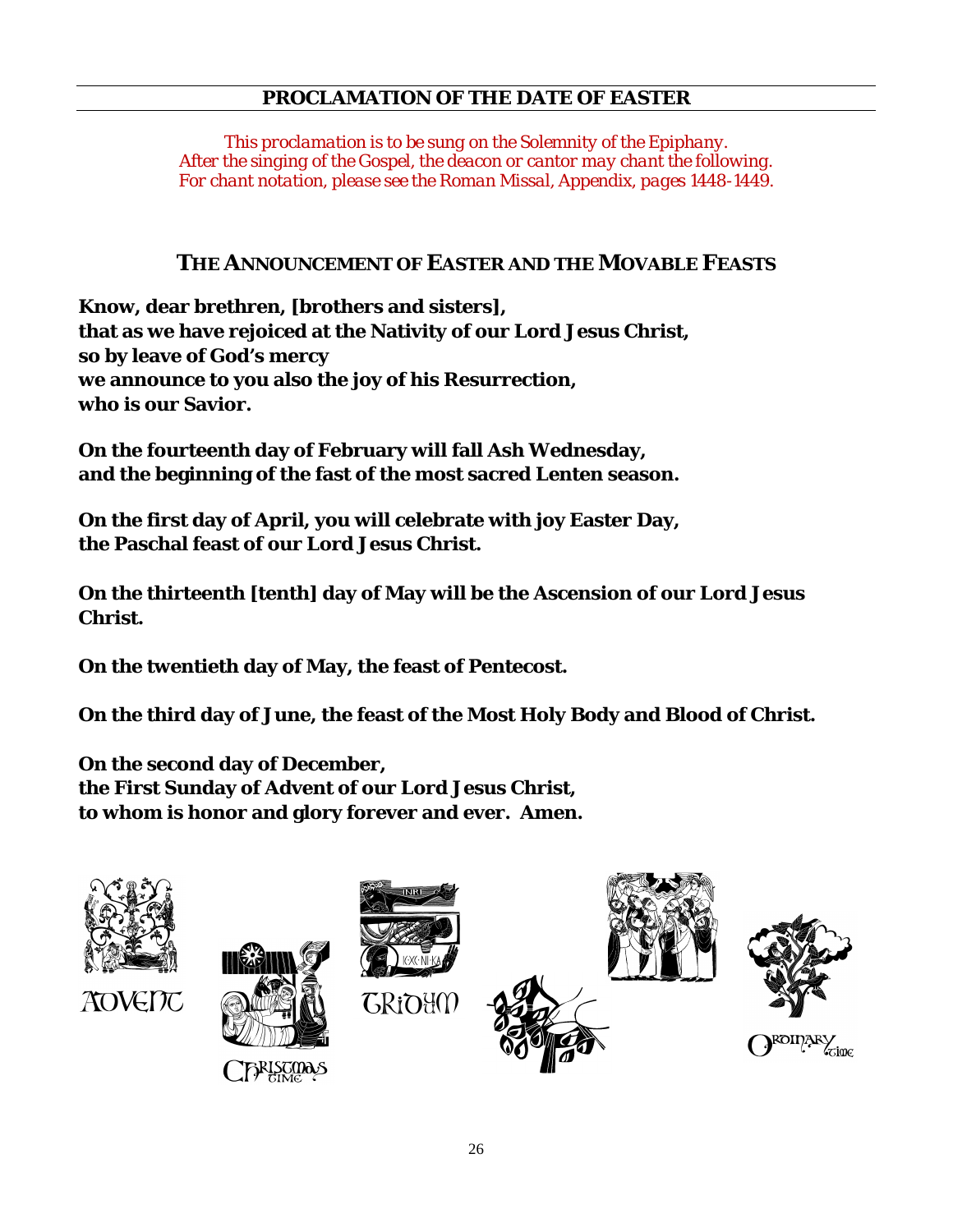## **ADVENT ALLELUIA VERSES & THE O ANTIPHONS**



**O Wisdom of our God Most High, guiding creation with power and love: come to teach us the path of knowledge!**

**O Leader of the House of Israel, giver of the Law to Moses on Sinai: come to rescue us with your mighty power!**

**O Root of Jesse's stem, sign of God's love for all his people come to save us without delay!**

**O Key of David, opening the gates of God's eternal Kingdom: come and free the prisoners of darkness!**

**O Radiant Dawn, splendor of eternal light, sun of justice: come and shine on those who dwell in darkness and in the shadow of death!**

**O King of all nations and keystone of the Church: come and save man, whom you formed from the dust!**



**O Emmanuel, our King, and Giver of Law: come to save us, Lord our God!**